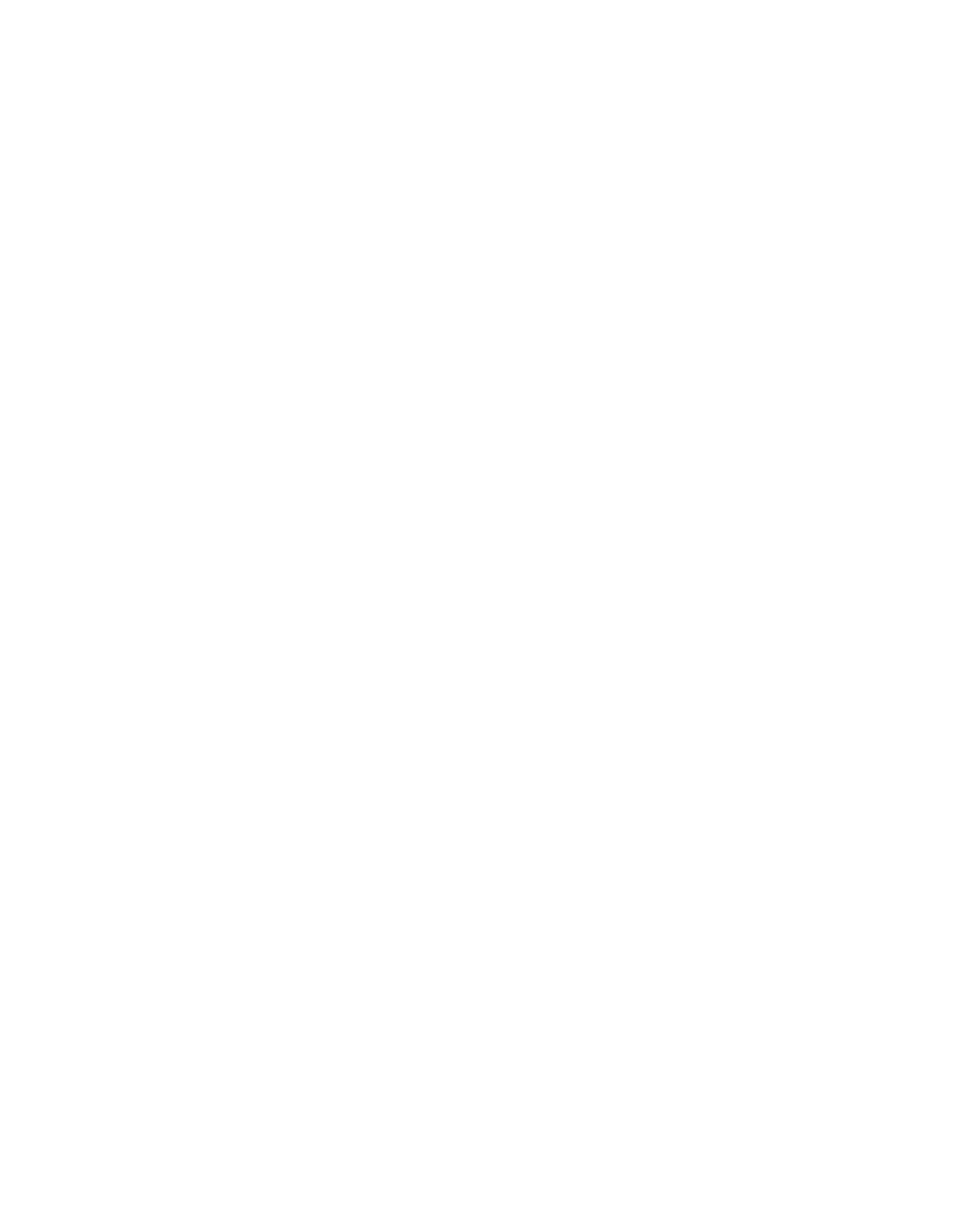#### **FOREWORD**

This document is an Air Traffic Management (ATM) Volcanic Ash Contingency Plan template which sets out standardised guidelines and procedures for the provision of information to airlines and en-route aircraft before and during a volcanic eruption. Volcanic contamination, of which volcanic ash is the most serious, is a hazard for safe flight operations. Mitigating the hazards posed by volcanic ash in the atmosphere and/or at the aerodrome cannot be resolved in isolation but through collaborative decision making (CDM) involving all stakeholders concerned. During an eruption, volcanic contamination can reach and exceed the cruising altitudes of turbine-powered aircraft within minutes and spread over vast geographical areas within a few days. Encounters with volcanic ash may result in a variety of hazards including one or more of the following:

- a) the malfunction, or failure, of one or more engines leading not only to reduction, or complete loss of thrust but also to failures of electrical, pneumatic and hydraulic systems;
- b) the blockage of pitot and static sensors resulting in unreliable airspeed indications and erroneous warnings;
- c) windscreens rendered partially or completely opaque;
- d) smoke, dust and/or toxic chemical contamination of cabin air requiring crew to don oxygen masks, thus impacting verbal communication; electronic systems may also be affected;
- e) the erosion of external and internal aircraft components;
- f) reduced electronic cooling efficiency leading to a wide range of aircraft system failures;
- g) the aircraft may have to be manoeuvred in a manner that conflicts with other aircraft; and
- h) volcanic ash deposition on a runway may degrade aircraft braking performance, most significantly if the volcanic ash is wet; and in extreme cases, this can lead to runway closure.

Operators are required by ICAO Annex 6 – *Operation of Aircraft* to implement appropriate mitigation measures for volcanic ash in accordance with their safety management system (SMS), as approved by the State of the Operator/Registry. The guidelines provided in this document assume that the ICAO requirements regarding safety management systems have been implemented by the operators. Detailed guidance on Safety Risk Assessments (SRAs) for flight operations with regard to volcanic ash contamination can be found in the manual on *Flight Safety and Volcanic Ash – Risk Management of Flight Operations with Known or Forecast Volcanic Ash Contamination* (ICAO Doc 9974)*.*

This document is an  $ATM<sup>1</sup>$  $ATM<sup>1</sup>$  $ATM<sup>1</sup>$  contingency plan including its interfaces with supporting services such as aeronautical information service (AIS) and meteorological (MET) services and that the plan therefore primarily addresses the provider States. Distribution of applicable AIS and MET messages related to volcanic ash are set out in relevant ICAO Annexes– namely Annex 15–

<span id="page-2-0"></span> $1$  ATM is defined "the dynamic, integrated management of air traffic and airspace including air traffic services, airspace management and air traffic flow management – safely, economically and efficiently – through the provision of facilities and seamless services in collaboration with all parties and involving airborne and ground-based functions." (*Procedures for Air Navigation Services – Air Traffic Management* (PANS-ATM, Doc 4444))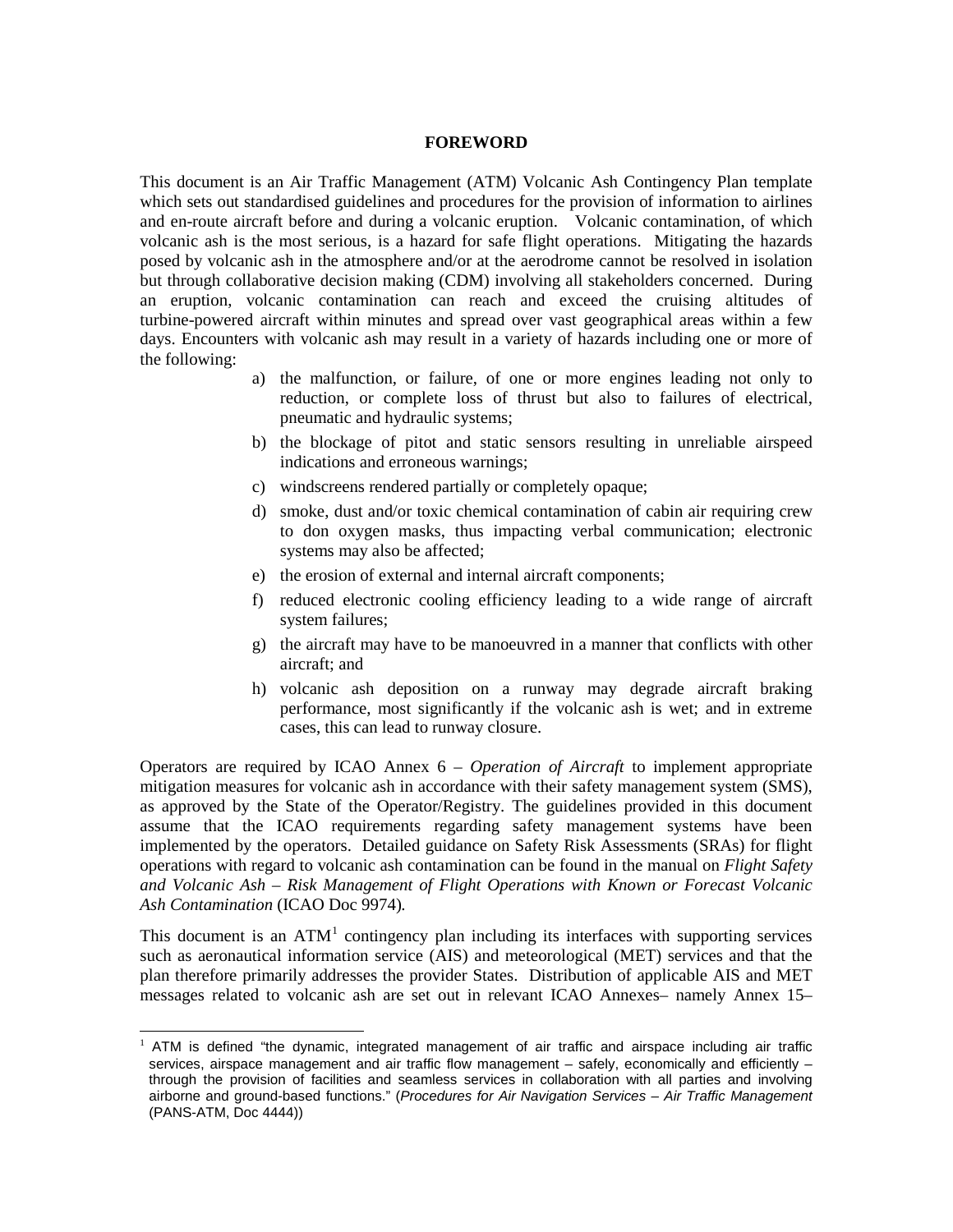*Aeronautical Information Services* and Annex 3 – *Meteorological Service for International Air Navigation.* 

Volcanic ash can also affect the operation of aircraft at aerodromes. Volcanic ash deposition at an aerodrome, even in very small amounts, can result in the closure of the aerodrome until all the deposited ash has been removed. In extreme cases, the aerodrome may no longer be available for operation at all, resulting in repercussions on the ATM system, e.g. diversions, revised traffic flows, etc.

Some aircraft types or engine technologies are more vulnerable to volcanic ash contaminants than others; therefore, any specific mitigation measures to be applied would have to take into account any such variance. Considering that a commercial aircraft travels about 150 km (80 NM) in 10 minutes and that volcanic ash can rise to flight levels commonly used by turbine-engine aircraft in half that time, a timely response to volcanic eruptions and volcanic ash in the atmosphere is essential.

It is imperative that information on the volcanic activity is disseminated as soon as possible. In order to assist staff in expediting the process of originating and issuing relevant AIS and MET messages, a series of templates should be available for different stages of the volcanic activity. A list of ICAO registered volcanoes ― see the *Manual on Volcanic Ash, Radioactive Material and Toxic Chemical Clouds* (ICAO Doc 9691) Appendix  $F$  — should be available at the State's International NOTAM office with volcano name, number and nominal position. In order to ensure the smooth implementation and effectiveness of the contingency plan in case of an actual volcanic eruption, volcanic ash exercises (VOLCEX) should be conducted at a frequency determined by the ICAO Region concerned.

This document has been prepared, and is in line with a proposal for amendment to the *Procedures for Air Navigation Services – Air Traffic Management* (PANS-ATM, Doc 4444) paragraph 15.8 *Procedures for an ATC unit when a volcanic ash cloud is reported or forecast* — which is expected to become applicable in November 2014.

General considerations during the development of an ATM contingency plan for volcanic ash and anticipated flight crew issues when encountering volcanic ash are provided in Appendices A and B respectively.

— — — — — — — —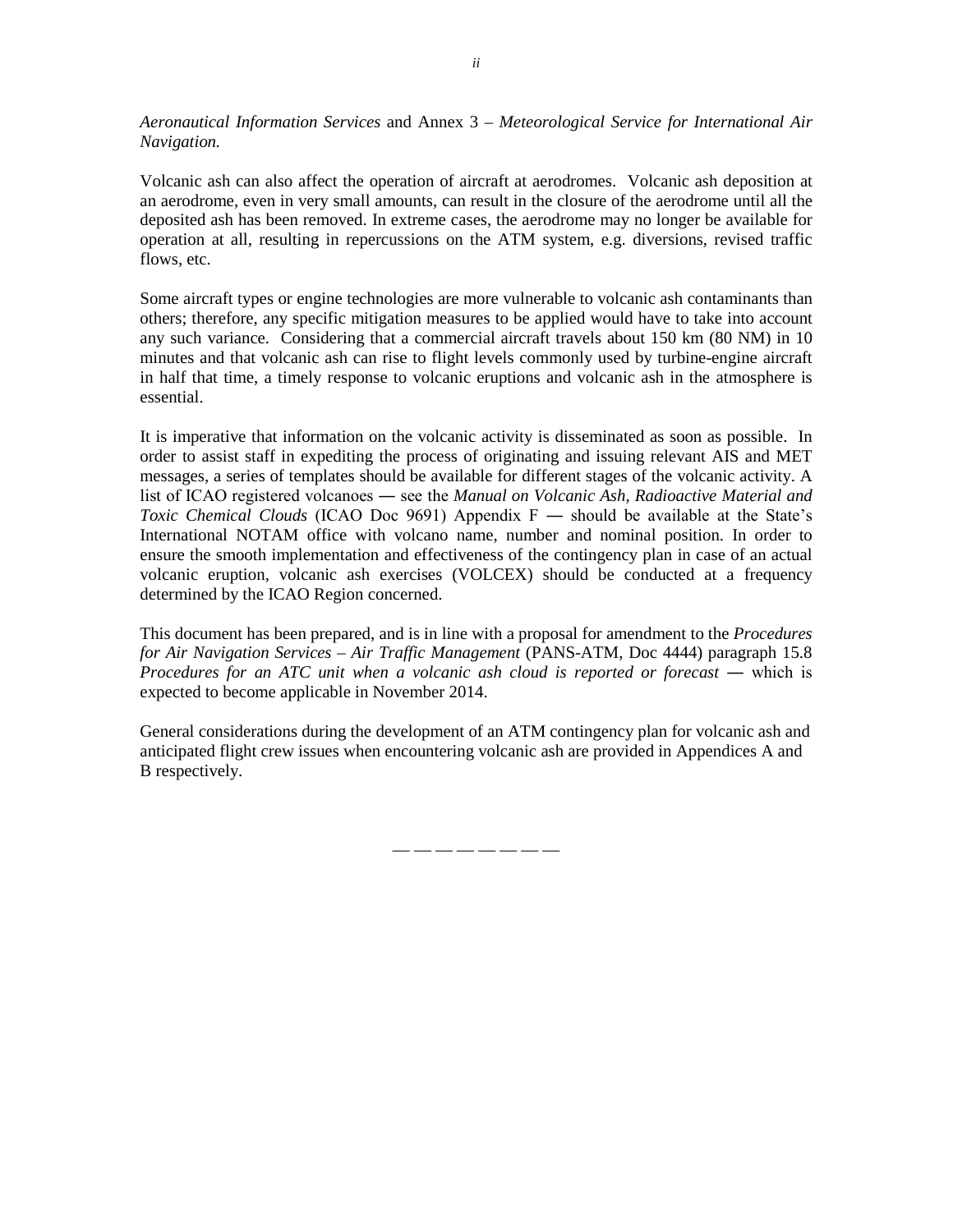# **AIR TRAFFIC MANAGEMENT VOLCANIC ASH CONTINGENCY PLAN TEMPLATE**

# **TABLE OF CONTENTS**

# **1. Terminology**

- 1.1 Areas of Contamination
- 1.2 Danger Areas
- 1.3 Phases of an Event

## **2. Pre-eruption phase**

- 2.1 General
- 2.2 Originating ACC Actions
- 2.3 Adjacent ACC Actions
- 2.4 ATFM Unit Actions

## **3. Start of eruption phase**

- 2.1 General
- 2.2 Originating ACC Actions
- 2.3 Adjacent ACC Actions
- 2.4 ATFM Unit Actions
- **4. On-going eruption phase**
- **5. Recovery phase**
- **6. Air traffic services procedures**
- **7. Air traffic flow management procedures**
- **APPENDIX A** General guidance for the development of an ATM volcanic ash contingency plan
- **APPENDIX B** Anticipated flight crew issues when encountering volcanic ash

#### **APPENDIX C** Communication and dissemination of pilots' reports of volcanic activity

The eventual inclusion of any or all of the optional appendices listed below is to be determined by the appropriate ICAO Planning and Implementation Regional Group.

| <b>APPENDIX D</b> | Actions to be taken by the meteorological watch offices (MWO) in the event of a<br>volcanic eruption                              |
|-------------------|-----------------------------------------------------------------------------------------------------------------------------------|
| <b>APPENDIX E</b> | Actions to be taken by the volcanic ash advisory centres (VAACs) in the event of a<br>volcanic eruption                           |
| <b>APPENDIX F</b> | Recommended actions by States of the operator/registry with regards to aircraft<br>operations in the event of a volcanic eruption |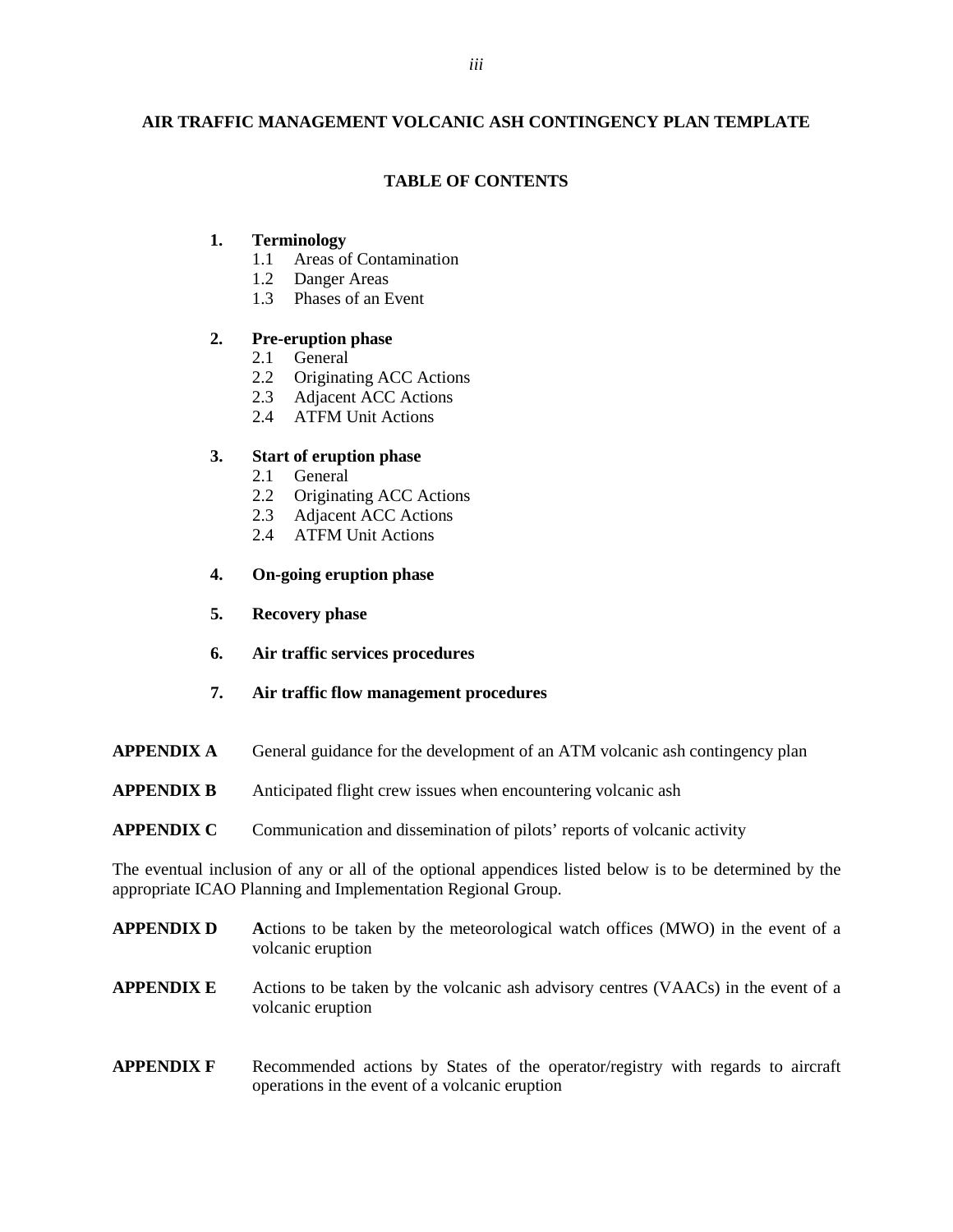- **APPENDIX G** Example safety risk assessment process
- **APPENDIX H** Example table of considerations for planned operations in airspace to/from aerodromes which may be contaminated by volcanic ash
- **APPENDIX I** Example of a hazard log (risk register)
- **APPENDIX J** Example AIS and MET products for dissemination of information

— — — — — — — —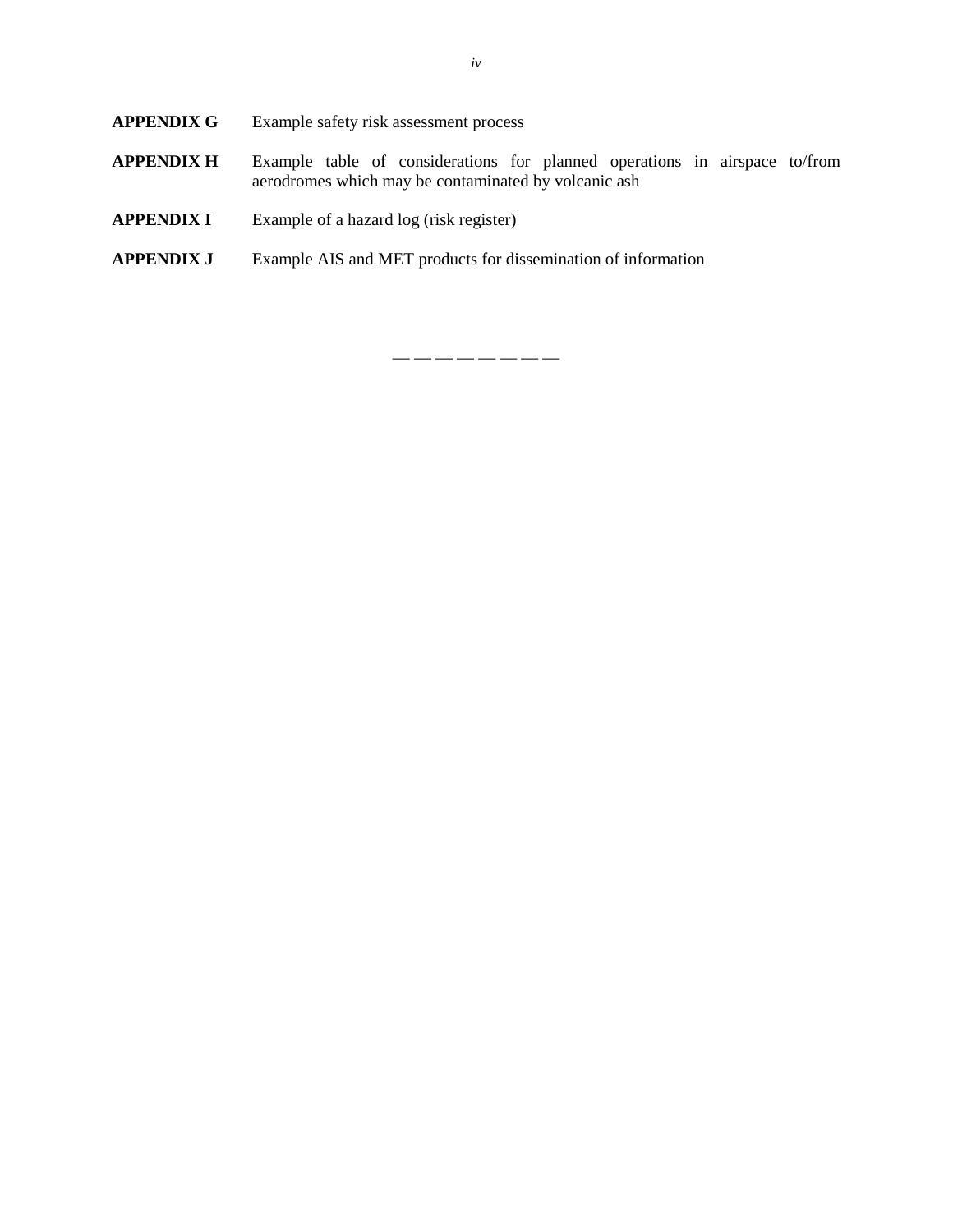## 1. **TERMINOLOGY**

#### 1.1. AREAS OF CONTAMINATION

1.1.1. Information on areas of observed and/or forecast volcanic ash in the atmosphere is provided by means of appropriate MET messages in accordance with Annex 3 – *Meteorological Service for International Air Navigation*. [2](#page-6-0)

#### 1.2. DANGER AREAS

1.2.1. If it is considered that the volcanic event could pose a hazard to aviation, a danger area<sup>[3](#page-6-1)</sup> may be declared by NOTAM; however, this option should only be applied over and in the proximity of the volcanic source. Normally, clearances will not be issued through the danger area unless explicitly requested by the flight crew. In this context it should be noted that the final responsibility for aircraft safety rests with the flight crew. Therefore, the final decision regarding route, whether it will be to avoid or proceed through an area of volcanic activity, is the flight crew's responsibility. Wherever this document discusses the possible establishment of danger areas, States are not prevented from establishing restricted or prohibited areas over the sovereign territory of the State if considered necessary by the State concerned.

1.2.2. Although it is the prerogative of the provider State to promulgate a danger area in airspace over the high seas, it should be recognized that restrictions to the freedom of flight over the high seas cannot be imposed in accordance with the United Nations Convention on the Law of the Sea (Montego Bay 1982).

#### 1.3. PHASES OF AN EVENT

1.3.1. The response to a volcanic event that affects air traffic has been divided into four distinct phases in this document ― a Pre-Eruption Phase, a Start of Eruption Phase, an On-going Eruption Phase, and a Recovery Phase― as follows:

- a) **PRE-ERUPTION PHASE (**when applicable)**:** The initial response, "raising the alert", commences when a volcanic eruption is expected.
	- 1) Appropriate AIS and MET messages may be issued in accordance with Annex 15 and Annex 3 respectively, and disseminated to affected aircraft in flight by the most expeditious means. It should be noted that, sometimes volcanoes erupt unexpectedly without any alert being raised, hence the pre-eruption phase may be omitted.
- b) **START OF ERUPTION PHASE** (when applicable)**:** The start of eruption phase commences at the outbreak of the volcanic eruption and entrance of volcanic ash into the atmosphere and mainly pertains to aircraft in flight.

<span id="page-6-0"></span><sup>&</sup>lt;sup>2</sup> Principally this will include volcanic ash advisory messages (issued by volcanic ash advisory centres) and SIGMET information on volcanic ash (issued by meteorological watch offices).

<span id="page-6-1"></span> $3$  Depending on the State's regulation, the area may be established as a "danger area", "restricted area "or "prohibited area". Over the high seas only "danger area" may be established.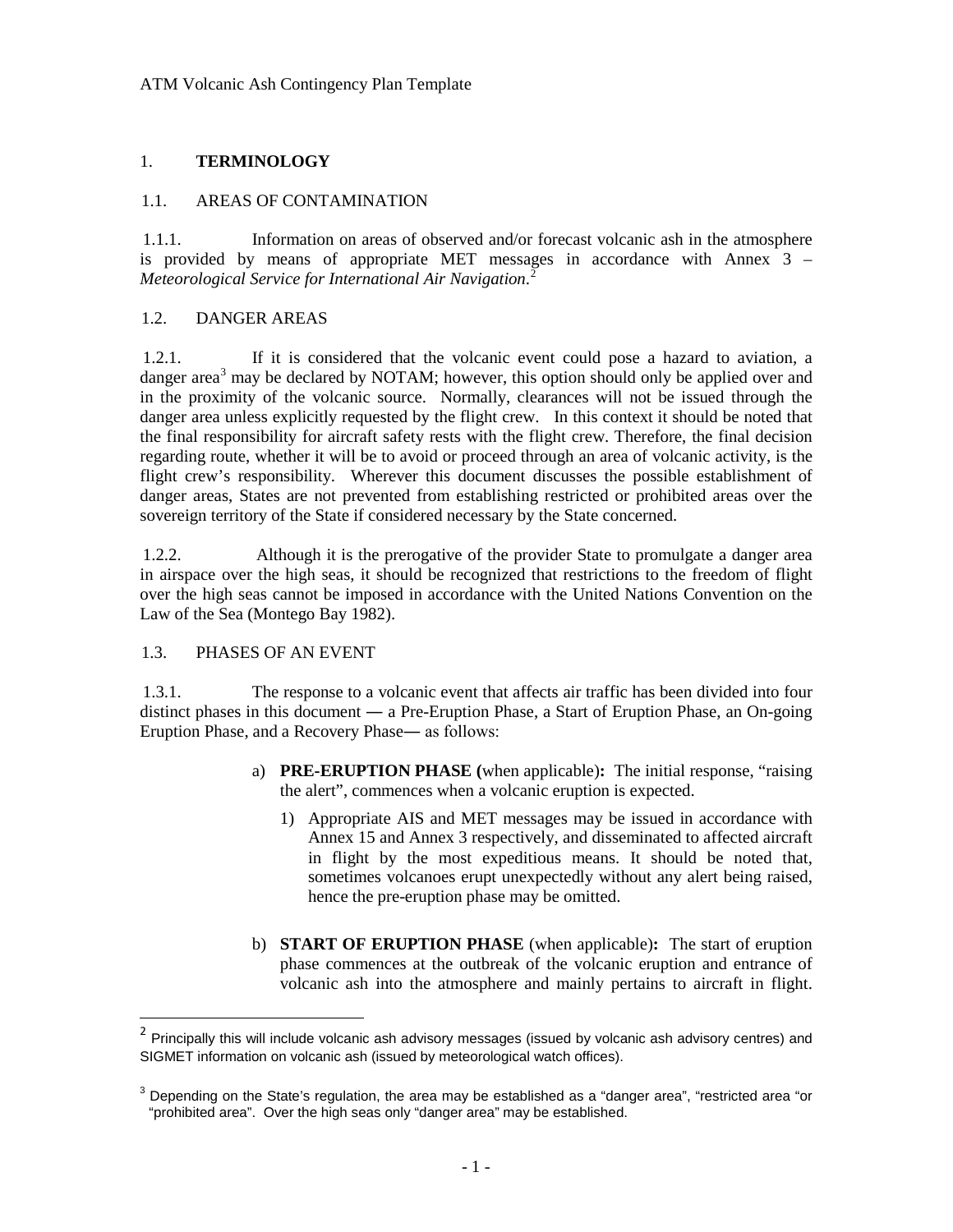Appropriate AIS and MET messages may be issued as appropriate in accordance with Annex 15 and Annex 3 respectively, and a danger area may be declared by NOTAM. Normally, clearances will not be issued through the danger area unless explicitly requested by the flight crew.

- c) **ON-GOING ERUPTION PHASE:** The on-going eruption phase commences with the issuance of the first volcanic ash advisory (VAA) containing information on the extent and movement of the volcanic ash cloud following completion of the previous reactive responses. Appropriate AIS and MET messages may be issued as appropriate in accordance with Annex 15 and Annex 3 respectively.
- d) **RECOVERY PHASE:** The recovery phase commences with the issuance of the first VAA containing a statement that "NO VA EXP" (i.e. "no volcanic ash expected") which normally occurs when it is determined that no volcanic ash is expected in the atmosphere and the volcanic activity has reverted to its pre-eruption state.

## *Note: These descriptions are amplified in Chapter 3 of this document.*

1.3.2. Although the four distinct phases herein describe actions to be undertaken during an actual volcanic event, they are based on a theoretical scenario. Actual eruptions may not always be distinct with respect to ATM actions to be undertaken. Similarly, an eruption may occur without any pre-eruptive activity, or may cease and restart more than once. Hence, the first observation may be the presence of an ash cloud which is already some distance away from the volcano. It is essential that the contingency planning prepares the ATM system for an appropriate response depending on the actual conditions. Therefore, the "Pre-Eruption Phase" and "Start of Eruption Phase" described in this document are annotated "when applicable" in order to provide for flexibility in the application of the contingency plan in those parts of the world with insufficient volcano monitoring and alerting.

1.3.3. Flight crews are required to report observations of volcanic activity by means of a special air-report (Special AIREP). Arrangements should be put in place to ensure that such information is transferred without delay to the appropriate aeronautical institutions responsible for subsequent action. The communication and dissemination of pilot reports on volcanic activity is described in Appendix C.

# 2. **PRE-ERUPTION PHASE**

#### 2.1. GENERAL

2.1.1. Where flight operations are planned in areas that are susceptible to volcanic eruptions, ATS units may expect to receive from flight crews the ICAO Volcanic Activity Report (VAR) form (published in the *Procedures for Air Navigation Services – Air Traffic Management*  (PANS-ATM, Doc 4444) Appendix 1).

2.1.2. The focus of this phase is to gain early recognition of volcanic events. This phase is frequently characterised by a very limited availability of information on the potential extent and severity of the impending eruption. The priority is to ensure the continued safety of aircraft in flight, and there is therefore a requirement to promulgate information as a matter of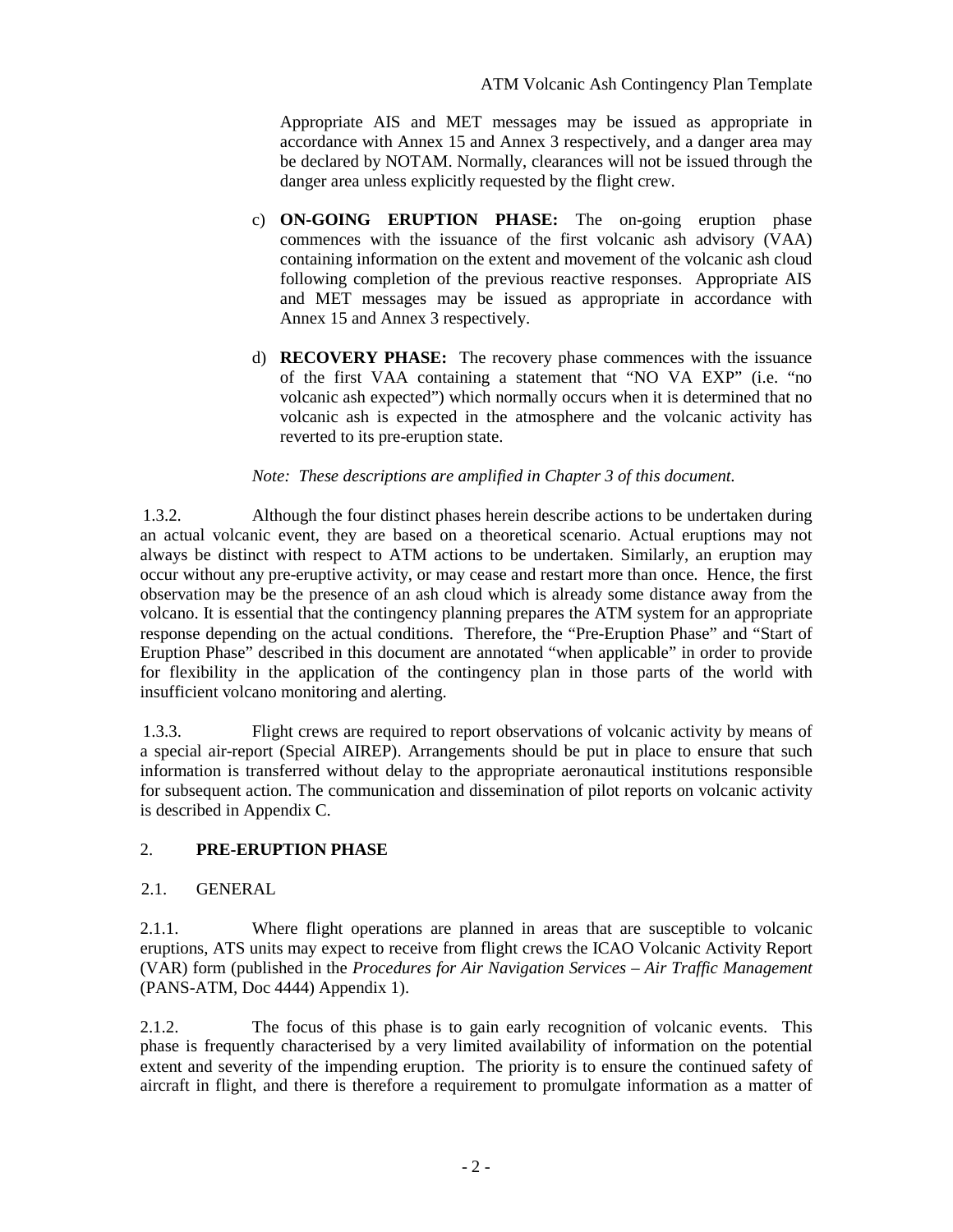## ATM Volcanic Ash Contingency Plan Template

urgency. Notwithstanding the potentially limited extent of information available, the pre-eruption phase actions described below should be carried out for every expected eruption.

2.1.3. The initial response, "raising the alert", commences when a volcanic eruption is expected. Initial awareness of the event may be by means of a Special AIREP/VAR and/or from information provided by meteorological or volcanological agencies. Arrangements in each State between designated volcano observatories, meteorological and air traffic management agencies should ensure that alerting information is provided expeditiously by the most appropriate means to provide continued safety of flight.

2.1.4. Emphasis is placed on raising awareness of the hazard and to protect aircraft in flight. The actions are based on well-prepared, well-exercised contingency plans and standard operating procedures. Aircraft are expected to clear or avoid the volcanic ash affected area based on standard operating procedures.

## 2.2. ORIGINATING ACC ACTIONS *(eruption expected in its own flight information region)*

2.2.1. In the event of significant pre-eruption volcanic activity, which could pose a hazard to aviation, an area control centre  $(ACC)^4$  $(ACC)^4$ , on receiving information of such an occurrence, should carry out the following:

- a) ensure that appropriate AIS messages are originated in accordance with Annex 15. These must provide as precise information as is available regarding the activity of the volcano. It is imperative that this information is issued by the international NOTAM office and disseminated as soon as possible in accordance with the provisions of Annex 15;
- b) when so required by the State, define an initial, precautionary danger area in accordance with established procedures. The size of the danger area should encompass a volume of airspace in accordance with the information available, aiming to avoid undue disruption of flight operations;
	- 1) if no such procedures have been established, the danger area should be defined as a circle with a radius of xxx  $km (xx NM)<sup>5</sup>$  $km (xx NM)<sup>5</sup>$  $km (xx NM)<sup>5</sup>$ . The circle should be centred on the estimated or known location of the volcanic activity;
	- 2) although ATC would not normally initiate a clearance through a danger area, it will inform aircraft about the potential hazard and continue to provide normal services. It is the responsibility of the pilot-in-command to determine the safest course of action.
- c) advise the associated MET service provider(s) in accordance with national/regional arrangements (unless the initial notification originated from such provider(s)), who will then inform the appropriate air traffic flow management (ATFM) units;

<span id="page-8-1"></span><span id="page-8-0"></span> $4$  Where the term "ACC" is used throughout this document, it is intended to also include all ATS facilities.  $5$  The size of the area is to be agreed in the region concerned and should be based on local knowledge as regards the volcano concerned.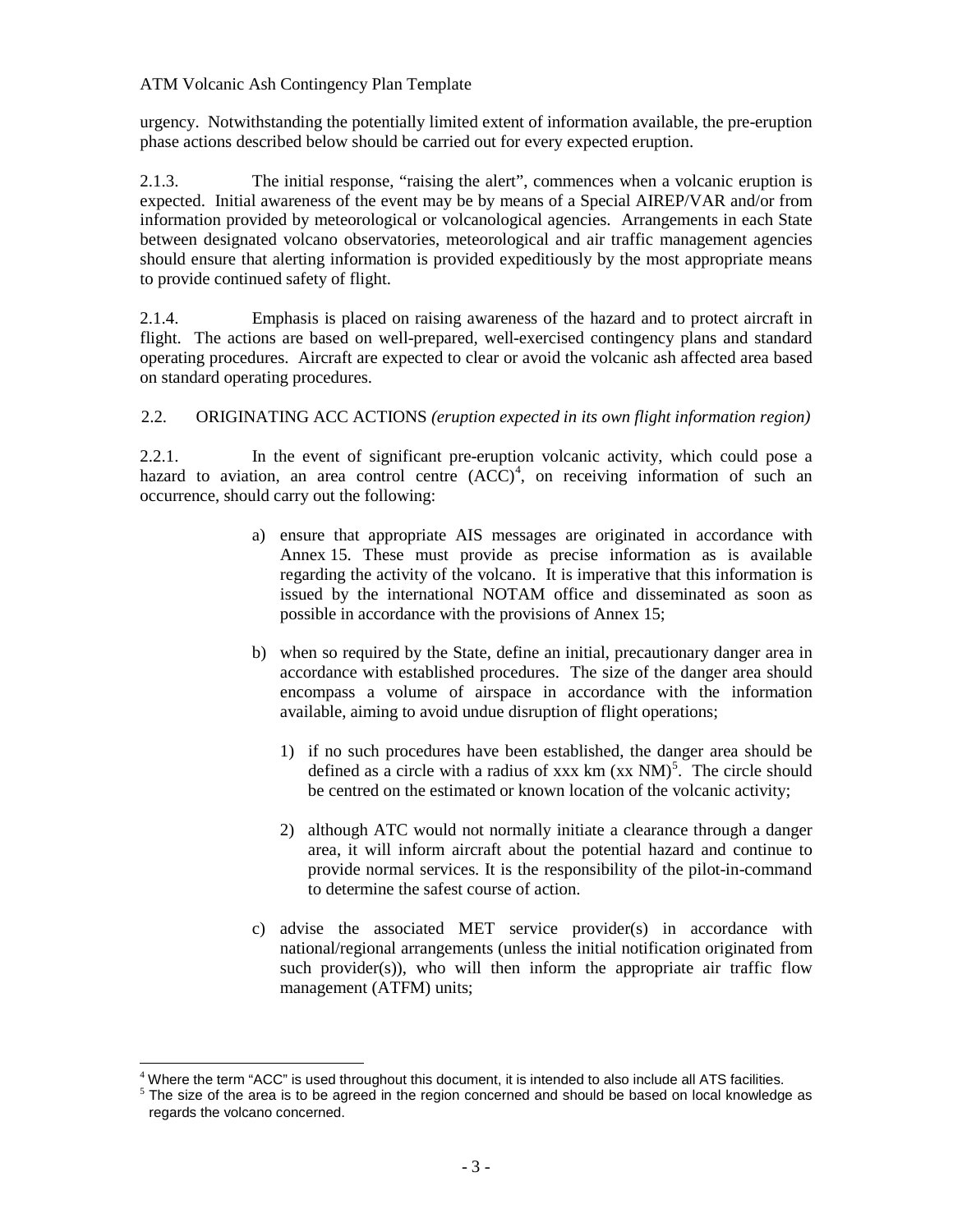- d) alert flights already within the area concerned and offer assistance to enable aircraft to exit the area in the most expeditious and appropriate manner. Flight crews should be provided with all necessary information required to make safe and efficient decisions in dealing with the hazards in the defined area. Aircraft that are close to the area should be offered assistance to remain clear of the area. Flights which would be expected to penetrate the area should be re-cleared onto routes that will keep them clear; and
- e) immediately notify other affected ACCs of the event and the location and dimensions of the area concerned. The ACC should also negotiate any re-routings necessary for flights already coordinated but still within adjacent flight information regions (FIRs) and provide any information on potential implications on traffic flow and its capability to handle the expected traffic. It is also expected that adjacent ACCs will be asked to reroute flights not yet coordinated to keep them clear of the area. It should be noted that flight crews may make the decision not to completely avoid the area based on, for example, visual observations; and
- f) implement flow management measures if necessary to maintain the required level of safety.

*Note 1. — In order to assist staff in expediting the process of composing the AIS messages, a series of templates should be available for this stage of the volcanic activity.* 

2.2.2. In addition to sending the relevant AIS messages to the normal distribution list, it will be sent to the relevant meteorological facilities.

# 2.3. ADJACENT ACC ACTIONS

2.3.1. During the pre-eruption phase, ATC will not normally initiate clearances through a danger area; however, it will inform aircraft about the potential hazard and continue to provide normal services. Adjacent ACCs should take the following action to assist:

- a) when advised, re-clear flights to which services are being provided and which will be affected by the area; and
- b) unless otherwise instructed, continue normal operations and:
	- 1) if one or more routes are affected by the area, suggest re-routings to the affected aircraft onto routes clear of the area; and
	- 2) maintain awareness of the affected area.

# 2.4. ATFM UNIT ACTIONS

2.4.1. The ATFM unit and the associated volcanic ash advisory centre (VAAC) will determine how their initial communications will take place on the basis of bilateral agreements. Upon reception of preliminary information on volcanic activity from the lead VAAC, the ATFM unit should initiate actions in accordance with its procedures to ensure exchange of information in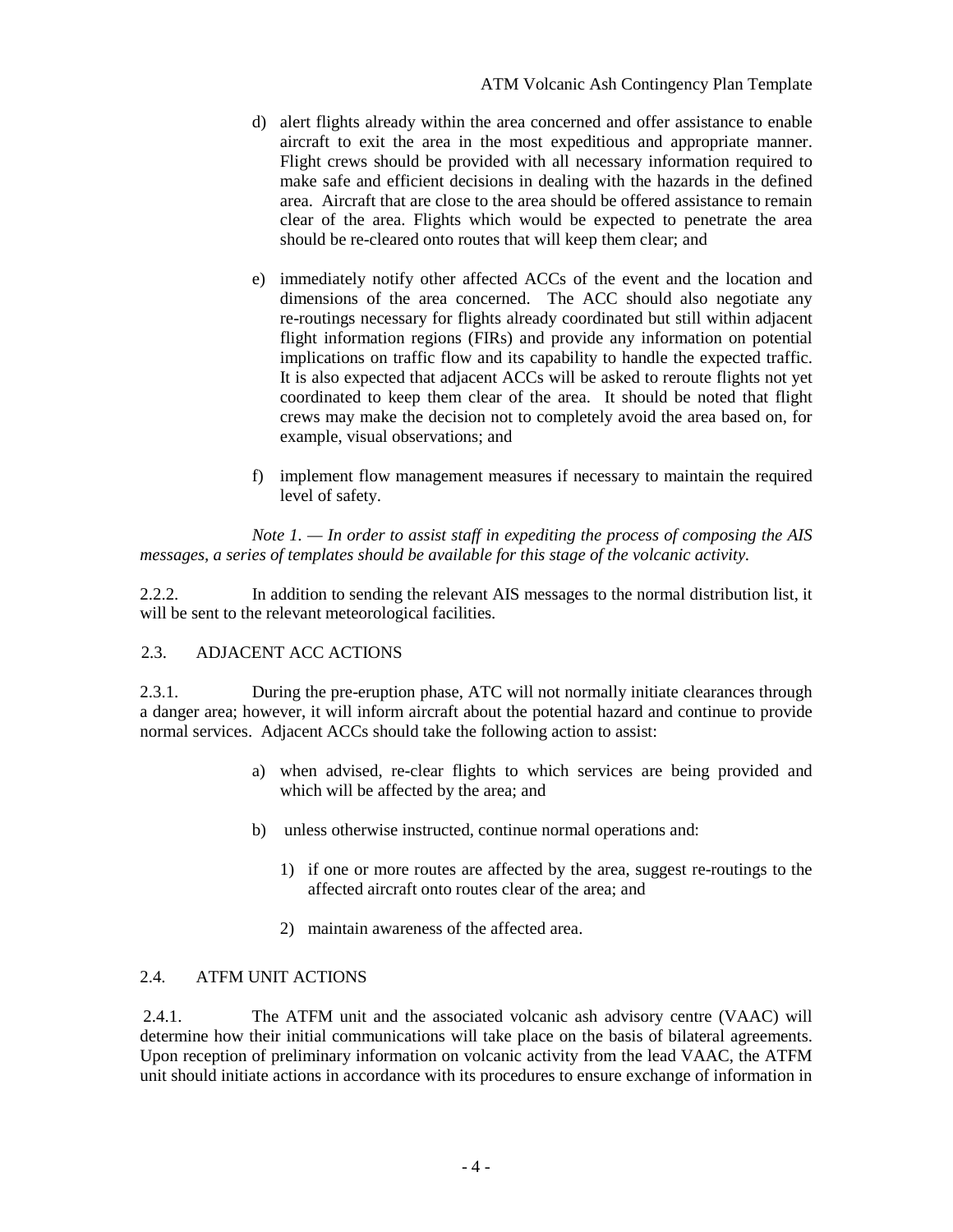### ATM Volcanic Ash Contingency Plan Template

order to support CDM between air navigation service providers (ANSPs), meteorological watch offices (MWOs), VAACs and aircraft operators concerned.

# 3. **START OF ERUPTION PHASE**

# 3.1. GENERAL

3.1.1. This phase commences at the outbreak of a volcanic eruption, with volcanic ash being ejected into the atmosphere. The focus of the processes in this phase is to protect aircraft in flight and at aerodromes from the hazards of the eruption through the collection and use of relevant information.

3.1.2. In addition to relevant actions described under the pre-eruption phase, major activities of the start of eruption phase are: Issuance of relevant AIS and MET messages in accordance with Annex 15 and Annex 3 respectively; as well as provision of information and assistance to airborne traffic. As appropriate, danger areas will be declared via NOTAM. This phase will last until such time as the on-going eruption phase can be activated.

3.2. ORIGINATING ACC ACTIONS (eruption in its own FIR)

3.2.1. The ACC providing services in the FIR within which the volcanic eruption takes place should inform flights about the existence, extent and forecast movement of volcanic ash and provide information useful for the safe and efficient conduct of flights.

3.2.2. If necessary, rerouting of traffic should commence immediately or may be in progress if the alerting time has been sufficient to facilitate activation of the pre-eruption phase. The ACC should assist in rerouting aircraft around the danger area as expeditiously as possible. Adjacent ACCs should also take the danger area into account and give similar assistance to aircraft as early as possible.

3.2.3. During the start of eruption phase, although ATC will not normally initiate a clearance through a danger area, it will inform aircraft about the hazard and will continue to provide normal services. It is expected that aircraft will attempt to remain clear of the danger area; however, it is the responsibility of the pilot-in-command to determine the safest course of action.

- 3.2.4. During the start of eruption phase the ACC should:
	- a) ensure that a NOTAM is originated to define a danger area delineated cautiously so as to encompass a volume of airspace in accordance with the limited information available. In determining the area, information on upper winds should be taken into account, if available. The purpose is to ensure safety of flight in the absence of any prediction from a competent authority of the extent of contamination;
	- b) maintain close liaison with MET facilities, who should issue appropriate MET messages in accordance with Annex 3;
	- c) devise and update ATFM measures when necessary to ensure safety of flight operations, based on these forecasts and in cooperation with aircraft operators and the adjacent ACCs using the CDM process;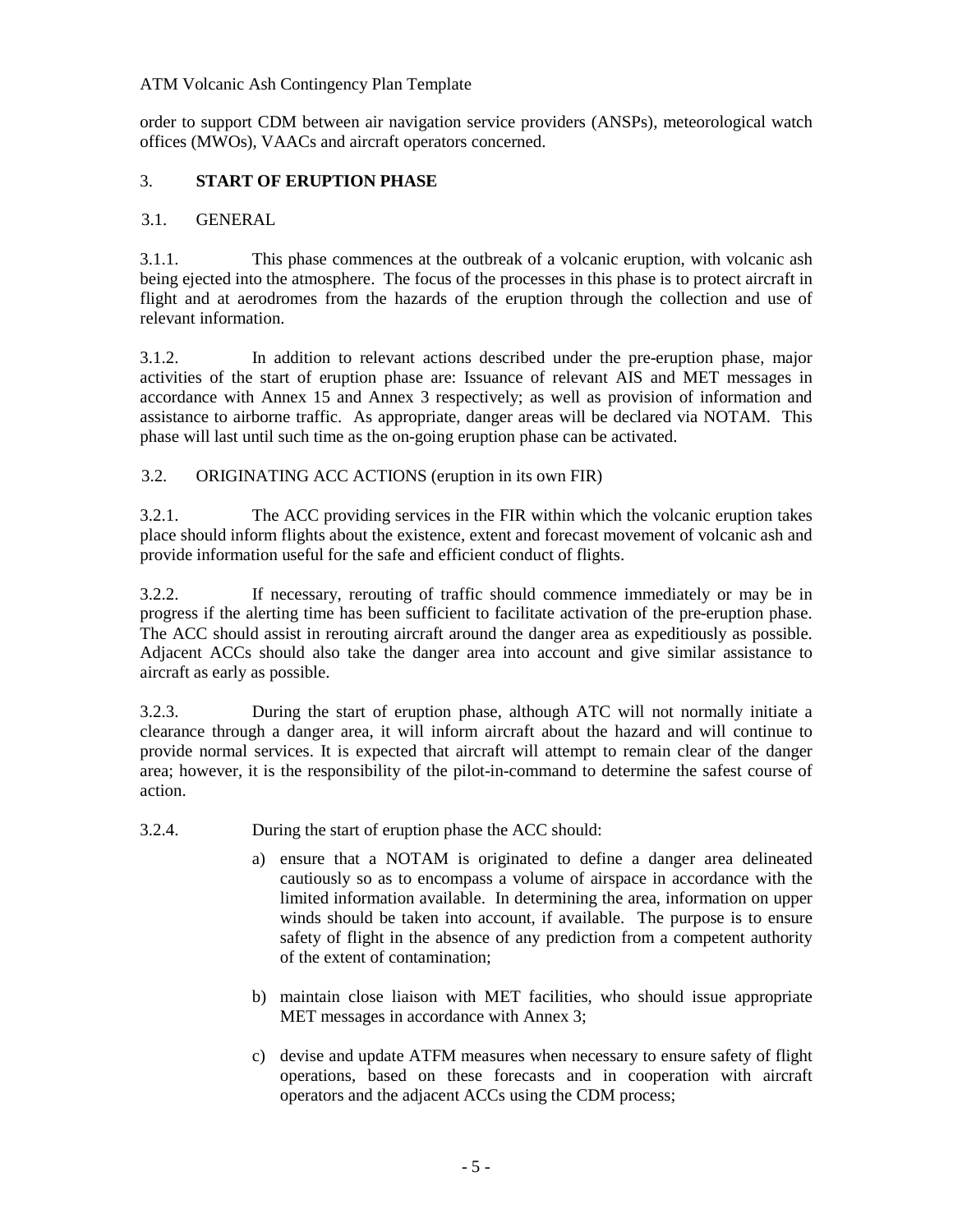- d) ensure that reported differences between published information and observations (pilot reports, airborne measurements, etc.) are forwarded as soon as possible to the appropriate authorities to ensure its dissemination to all concerned;
- e) begin planning for the on-going eruption phase in conjunction with the aircraft operators, the appropriate ATFM unit and ACCs concerned; and
- f) issue appropriate AIS messages in accordance with Annex 15, should significant reductions in intensity of volcanic activity take place during this phase and the airspace no longer is contaminated by volcanic ash. Otherwise, begin CDM planning for the on-going eruption phase in conjunction with aircraft operators, the appropriate ATFM unit and the affected ACCs.

## 3.3. ADJACENT ACC ACTIONS

3.3.1. During the start of eruption phase, adjacent ACCs should take the following actions:

- a) maintain a close liaison with the appropriate ATFM unit and the originating ACC to design, implement and keep up to date ATFM measures which will enable aircraft to ensure safety of flight operations;
- b) the adjacent ACC, in cooperation with the originating ACC and aircraft operators, should impose as required additional tactical measures to those issued by the appropriate ATFM unit;
- c) maintain awareness of the affected area; and
- e) begin planning for the on-going eruption phase in conjunction with the aircraft operators, the appropriate ATFM unit and ACCs concerned.

#### 3.4. ATFM UNIT ACTIONS

3.4.1. During the start of eruption phase, depending on the impact and/or extent of the volcanic ash, the appropriate ATFM unit should organise the exchange of latest information on the developments with the associated VAACs, ANSPs, MWOs and operators concerned in order to support CDM.

#### 4. **ON-GOING ERUPTION PHASE**

4.1. The on-going eruption phase commences with the issuance of the first volcanic ash advisory (VAA) by the lead VAAC which contains information on the extent and movement of the volcanic ash cloud in accordance with Annex 3 provisions.

*Note. — Volcanic ash advisory information in graphical format (VAG) may also be issued by the VAAC, containing the same information as its text-based VAA equivalent.*

4.2. The VAA/VAG should be used to: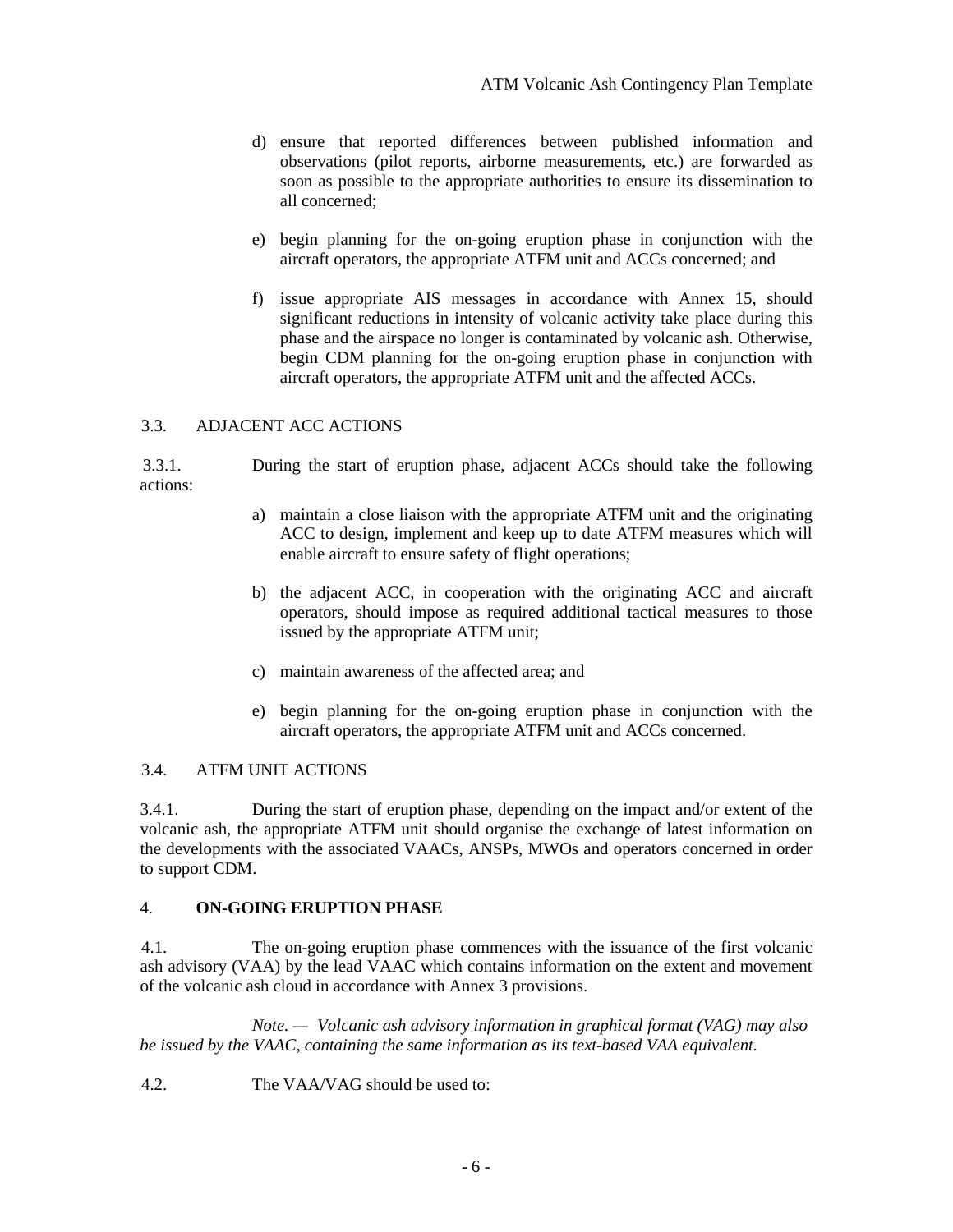#### ATM Volcanic Ash Contingency Plan Template

- a) prepare appropriate AIS and MET messages in accordance with Annex 15 and Annex 3 provisions respectively; and
- b) plan and apply appropriate ATFM measures.

4.3. The volcanic contamination may affect any combination of airspace; therefore, it is not possible to prescribe measures to be taken for all situations. Furthermore it is not possible to detail the actions to be taken by any particular ACC. The following guidance therefore may prove useful during the on-going eruption phase but should not be considered mandatory or exhaustive:

- a) ACCs affected by the movement of the volcanic ash should ensure that appropriate AIS messages are originated in accordance with Annex 15. ACCs concerned and the appropriate ATFM unit should continue to publish details on measures taken to ensure dissemination to all concerned;
- b) depending on the impact and/or extent of the volcanic ash, the appropriate ATFM unit may take the initiative to organize teleconferences to exchange the latest information on the developments, in order to support CDM, with the VAACs, ANSPs and MWOs and operators concerned;
- c) ACCs and ATFM units should be aware that for the purposes of flight planning, operators could treat the horizontal and vertical extent of the volcanic ash contaminated area to be over-flown as if it were mountainous terrain; and
- d) any reported differences between published information and observations (pilot reports, airborne measurements, etc.) should be forwarded as soon as possible to the appropriate authorities (see Appendix C).

## 5. **RECOVERY PHASE**

5.1. The recovery phase commences with the issuance of the first VAA/VAG containing a statement that "NO VA EXP" (i.e. "no volcanic ash expected") — which normally occurs when it is determined that the volcanic activity has reverted to its pre-eruption state and the airspace is no longer affected by volcanic ash contamination. Consequently, appropriate AIS messages should be issued in accordance with Annex 15.

5.2. ACCs and ATFM units should revert to normal operations as soon as practical.

#### 6. **AIR TRAFFIC CONTROL PROCEDURES**

6.1. If a volcanic ash cloud is reported or forecasted in the FIR for which the ATS unit is responsible, the following actions should be taken:

- a) relay all pertinent information immediately to flight crews whose aircraft could be affected to ensure that they are aware of the ash cloud's position and levels affected;
- b) request the intention of the flight crew and endeavour to accommodate requests for re-routing or level changes;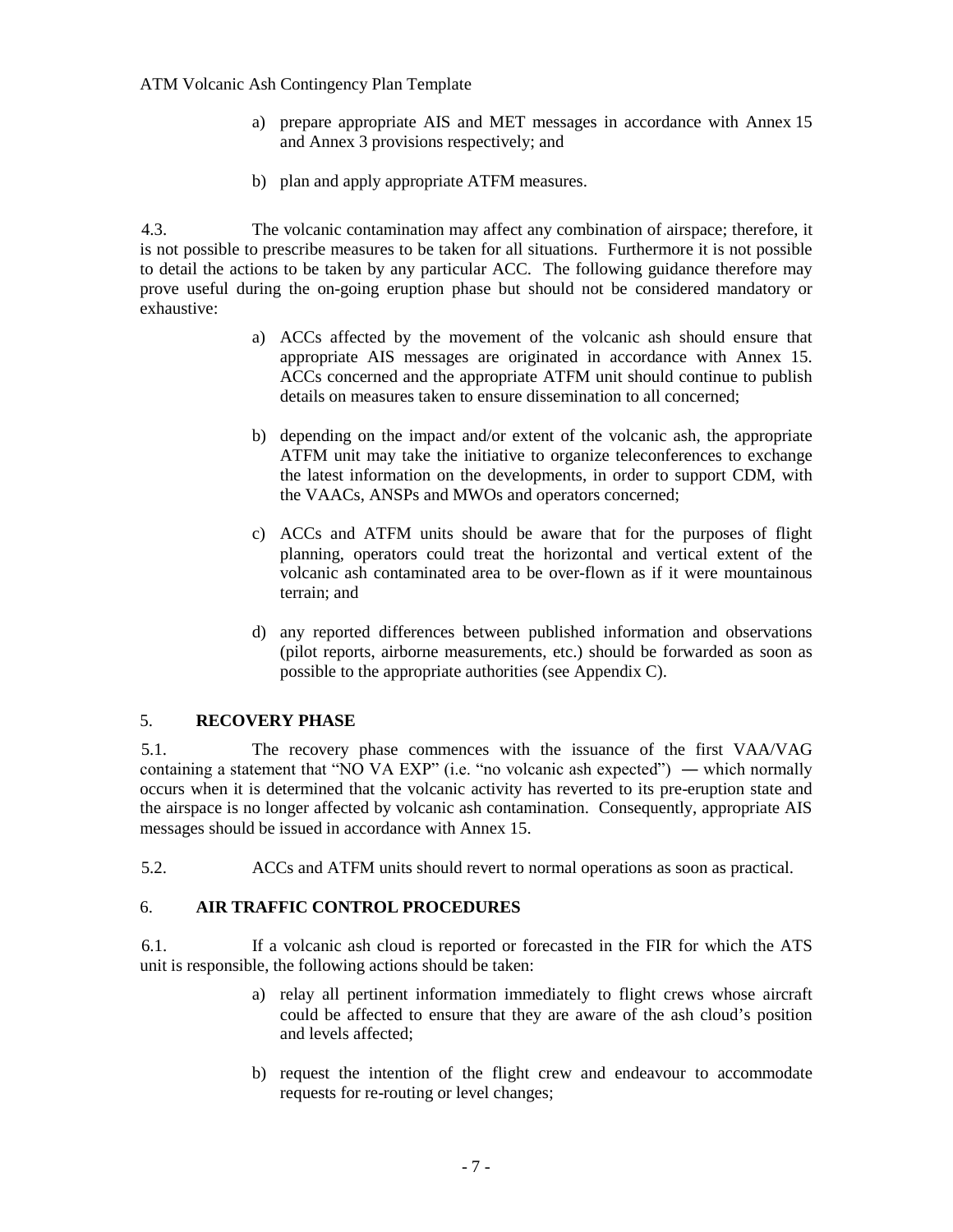- c) suggest appropriate re-routing to the flight crew to avoid an area of reported or forecast ash clouds; and
- d) request a special air-report when the route of flight takes the aircraft into or near the forecast ash cloud and provide such special air-report to the appropriate agencies.

*Note 1.— The recommended escape manoeuvre for an aircraft which has encountered an ash cloud is to reverse its course and begin a descent if terrain permits.* 

*Note 2. — The final authority as to the disposition of the aircraft, whether it be to avoid or proceed through a reported or forecast volcanic ash cloud, rests with the flight crew.*

6.2. When advised by the flight crew that the aircraft has inadvertently entered a volcanic ash cloud, the ATS unit should:

- a) take such action applicable to an aircraft in an emergency situation; and
- b) not initiate modifications of route or level assigned unless requested by the flight crew or necessitated by airspace requirements or traffic conditions.

*Note 1.— General procedures to be applied when a pilot reports an emergency situation are contained in Procedures for Air Navigation Services – Air Traffic Management* (PANS-ATM, Doc 4444) *Chapter 15, 15.1.1 and 15.1.2.*

*Note 2.— Guidance material concerning the effect of volcanic ash and the impact of volcanic ash on aviation operational and support services is provided in Chapters 4 and 5 of the Manual on Volcanic Ash, Radioactive Material and Toxic Chemical Clouds (Doc 9691).*

# 7. **ATFM PROCEDURES**

7.1. Depending on the impact and/or extent of the volcanic ash and in order to support CDM, the appropriate ATFM unit should organize the exchange of the latest information on the developments with the associated VAACs, ANSPs, MWOs and operators concerned.

7.2. The ATFM unit will apply ATFM measures on request of the ANSPs concerned. The measures should be reviewed and updated in accordance with updated information. Operators should also be advised to maintain watch for relevant AIS and MET messages for the area.

— — — — — — — —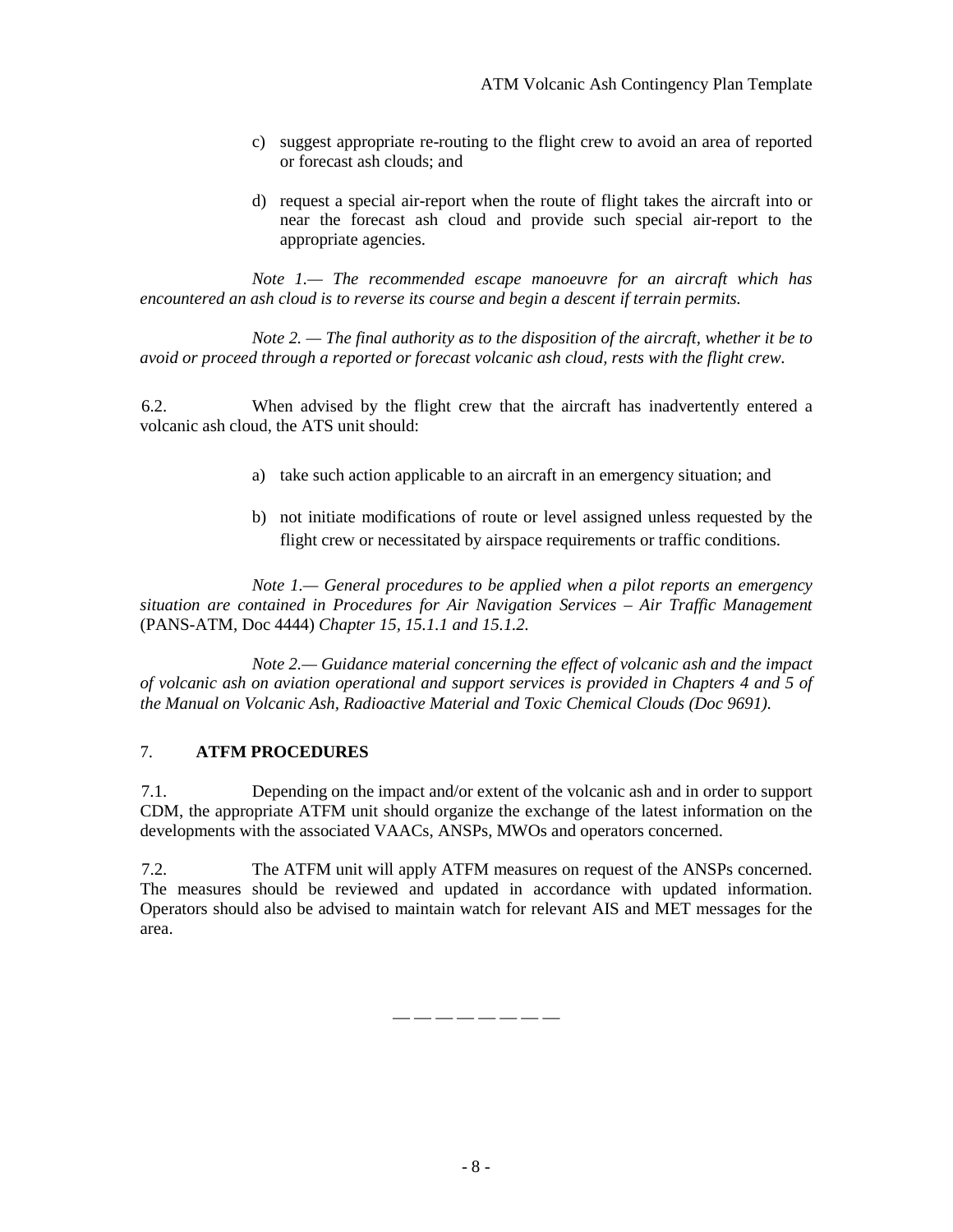#### **APPENDIX A**

#### **GENERAL CONSIDERATIONS DURING THE DEVELOPMENT OF AN ATM CONTINGENCY PLAN FOR VOLCANIC ASH**

1. In a contingency plan relating to volcanic ash contamination, certain steps need to be taken to provide a coordinated and controlled response for dealing with an event of this nature. Responsibilities should be clearly defined to ATS personnel. The plan should also identify the officials who need to be contacted, the type of messages that are to be created, the proper distribution of the messages and how to conduct business.

2. ATS personnel need to be trained and be made aware of the potentially hazardous effects if an aircraft encounters a volcanic ash cloud. Some particular aspects include:

- a) volcanic ash contamination may extend for hundreds, or even thousands of miles horizontally and reach the stratosphere vertically;
- b) volcanic ash may block the pitot-static system of an aircraft, resulting in unreliable airspeed indications;
- c) braking conditions at aerodromes where volcanic ash has recently been deposited on the runway will affect the braking ability of the aircraft. This is more pronounced on runways contaminated with wet ash. Flight crews and ATS personnel should be aware of the consequences of volcanic ash being ingested into the engines during landing and taxiing. For departure, it is recommended that pilots avoid operating in visible airborne ash; instead they should allow sufficient time for the particles to settle before initiating a take-off roll, in order to avoid ingestion of ash particles into the engine. In addition, the movement area to be used should be carefully swept before any engine is started;
- d) volcanic ash may result in the failure or power loss of one or all engines of an aircraft; and
- e) aerodromes with volcanic ash deposition may be declared unsafe for flight operations. This may have consequences for the ATM system.

4. The area control centre (ACC) in conjunction with ATFM units serves as the critical communication link between affected aircraft in flight and the information providers during a volcanic eruption. During episodes of volcanic ash contamination within the flight information region (FIR), the ACC has two major communication roles. First and most important is its ability to communicate directly with aircraft en-route which may encounter the volcanic ash. Based on the information provided in SIGMET information for volcanic ash and volcanic ash advisories (VAAs), and working with MWOs, ATS personnel should be able to advise the flight crew of which flight levels are affected by the volcanic ash and the forecast movement of the contamination. Through the use of various communication means, ATS units have the capability to coordinate with the flight crew alternative routes which would keep the aircraft away from the volcanic ash cloud.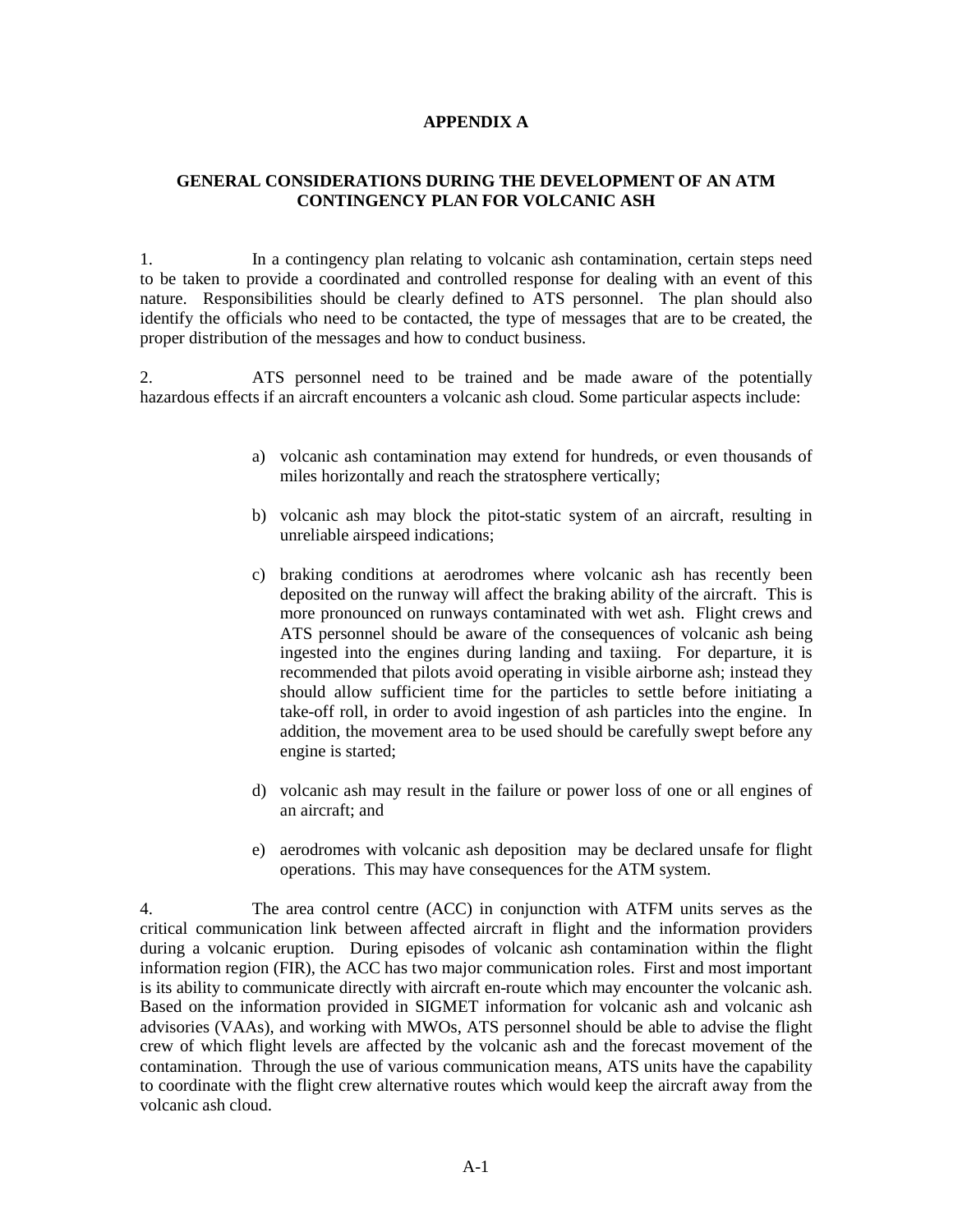5. Similarly, through the origination of a NOTAM/ASHTAM for volcanic activity the ACC can disseminate information on the status and activity of a volcano even for pre-eruption increases in volcanic activity. NOTAM/ASHTAM and SIGMET, together with AIREPs, are critical to dispatchers for flight planning purposes. Operators need as much advance notification as possible on the status of a volcano for strategic planning of flights and the safety of the flying public. Dispatchers need to be in communication with flight crews en-route so that a coordinated decision can be made between the flight crew, the dispatcher and ATS regarding alternative routes that are available. The ACC should advise the ATFM unit concerning the availability of alternative routes. It cannot be presumed, however, that an aircraft which is projected to encounter ash will be provided with the most desirable route to avoid the contamination. Other considerations have to be taken into account such as existing traffic levels on other routes and the amount of fuel reserve available for flights which may have to be diverted to other routes to allow for the affected aircraft to divert.

6. The NOTAM/ASHTAM for volcanic activity provides information on the status of activity of a volcano when a change in its activity is, or is expected to be, of operational significance. They are originated by the ACC and issued through the respective international NOTAM office based on the information received from any one of the observing sources and/or advisory information provided by the associated Volcanic Ash Advisory Centre (VAAC). In addition to providing the status of activity of a volcano, the NOTAM/ASHTAM also provides information on the location, extent and movement of the ash contamination and the air routes and flight levels affected. NOTAM can also be used to limit access to the airspace affected by the volcanic ash. Complete guidance on the issuance of NOTAM and ASHTAM is provided in Annex 15 — *Aeronautical Information Services*. Included in Annex 15 is a volcano level of activity colour code chart. The colour code chart alert may be used to provide information on the status of the volcano, with "red" being the most severe, i.e. volcanic eruption in progress with an ash column/cloud reported above flight level 250, and "green" at the other extreme being volcanic activity considered to have ceased and volcano reverted to its normal pre-eruption state. It is very important that NOTAM for volcanic ash be cancelled and ASHTAM be updated as soon as the volcano has reverted to its normal pre-eruption status, no further eruptions are expected by volcanologists and no volcanic ash is detectable or reported within the FIR concerned.

7. It is essential that the procedures to be followed by ATS personnel during a volcanic eruption, as well as supporting services such as MET, AIS and ATFM, should be translated into local staff instructions (adjusted as necessary to take account of local circumstances). It is also essential that such local staff instructions form part of the basic training for all ATS, AIS, ATFM and MET personnel whose jobs would require them to take action in accordance with the procedures. Background information to assist the ACC or flight information centre (FIC) in maintaining an awareness of the status of activity of volcanoes in their FIR(s) is provided in the monthly Scientific Event Alert Network Bulletin published by the United States Smithsonian Institution and sent free of charge to ACCs/FICs requesting it.

— — — — — — — —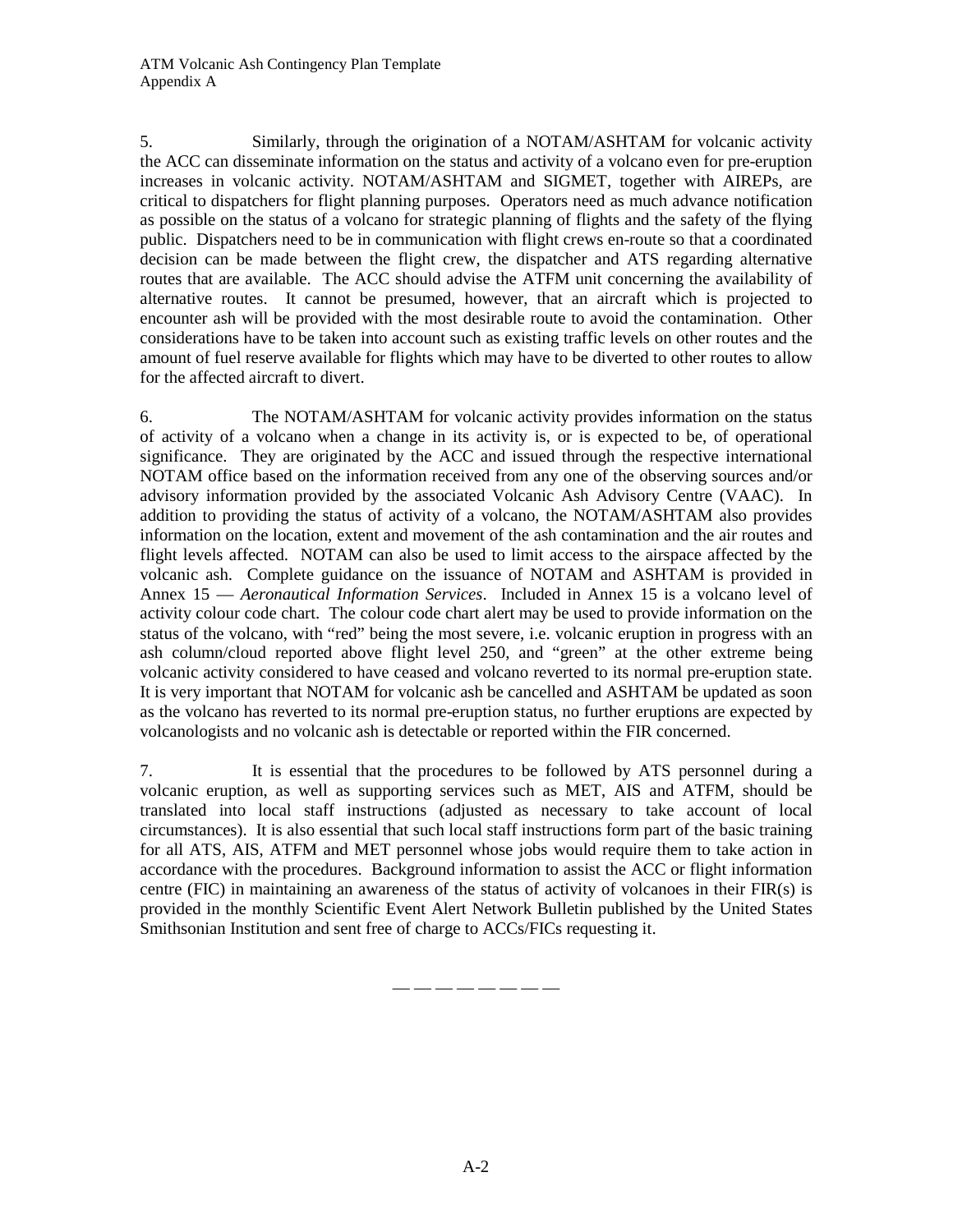#### **APPENDIX B**

#### **ANTICIPATED FLIGHT CREW ISSUES WHEN ENCOUNTERING VOLCANIC ASH**

1. ATS personnel should be aware that flight crews will be immediately dealing with some or all of the following issues when they encounter volcanic ash:

- a) smoke or dust appearing in the cockpit which may prompt the flight crew to don oxygen masks (could interfere with the clarity of voice communications);
- b) acrid odour similar to electrical smoke;
- c) multiple engine malfunctions, such as stalls, increasing exhaust gas temperature (EGT), torching, flameout, and thrust loss causing an immediate departure from assigned altitude;
- d) on engine restart attempts, engines may accelerate to idle very slowly, especially at high altitudes (could result in inability to maintain altitude or Mach number);
- e) at night, St. Elmo's fire/static discharges may be observed around the windshield, accompanied by a bright orange glow in the engine inlet(s);
- f) possible loss of visibility due to cockpit windows becoming cracked or discoloured, due to the sandblast effect of the ash;
- g) because of the abrasive effects of volcanic ash on windshields and landing lights, visibility for approach and landing may be markedly reduced. Forward visibility may be limited to that which is available through the side windows; and/or
- h) sharp distinct shadows cast by landing lights as compared to the diffused shadows observed in clouds (this affects visual perception of objects outside the aircraft).

2. Simultaneously, ATS personnel can expect flight crews to be executing contingency procedures such as the following:

- a) if possible, the flight crew may immediately reduce thrust to idle;
- b) exit volcanic ash cloud as quickly as possible. The shortest distance/time out of the ash may require an immediate, descending 180-degree turn (terrain permitting);
- c) don flight crew oxygen masks at 100 per cent (if required);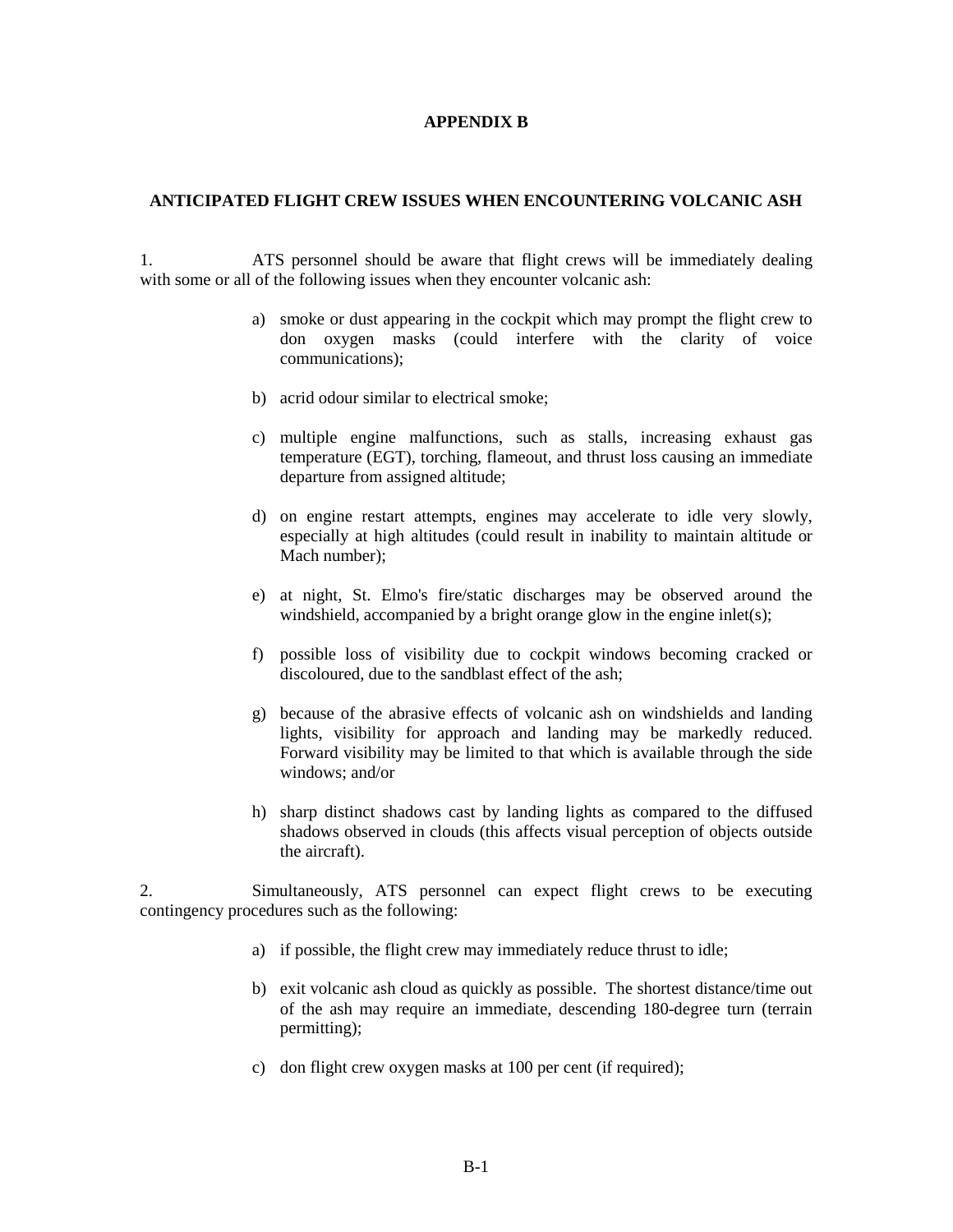- d) monitor airspeed and pitch attitude. If unreliable airspeed is suspected, or a complete loss of airspeed indication occurs (volcanic ash may block the pitot system), the flight crew will establish the appropriate pitch attitude;
- e) land at the nearest suitable aerodrome; and
- f) upon landing, thrust reversers may be used as lightly as feasible.

 $--------$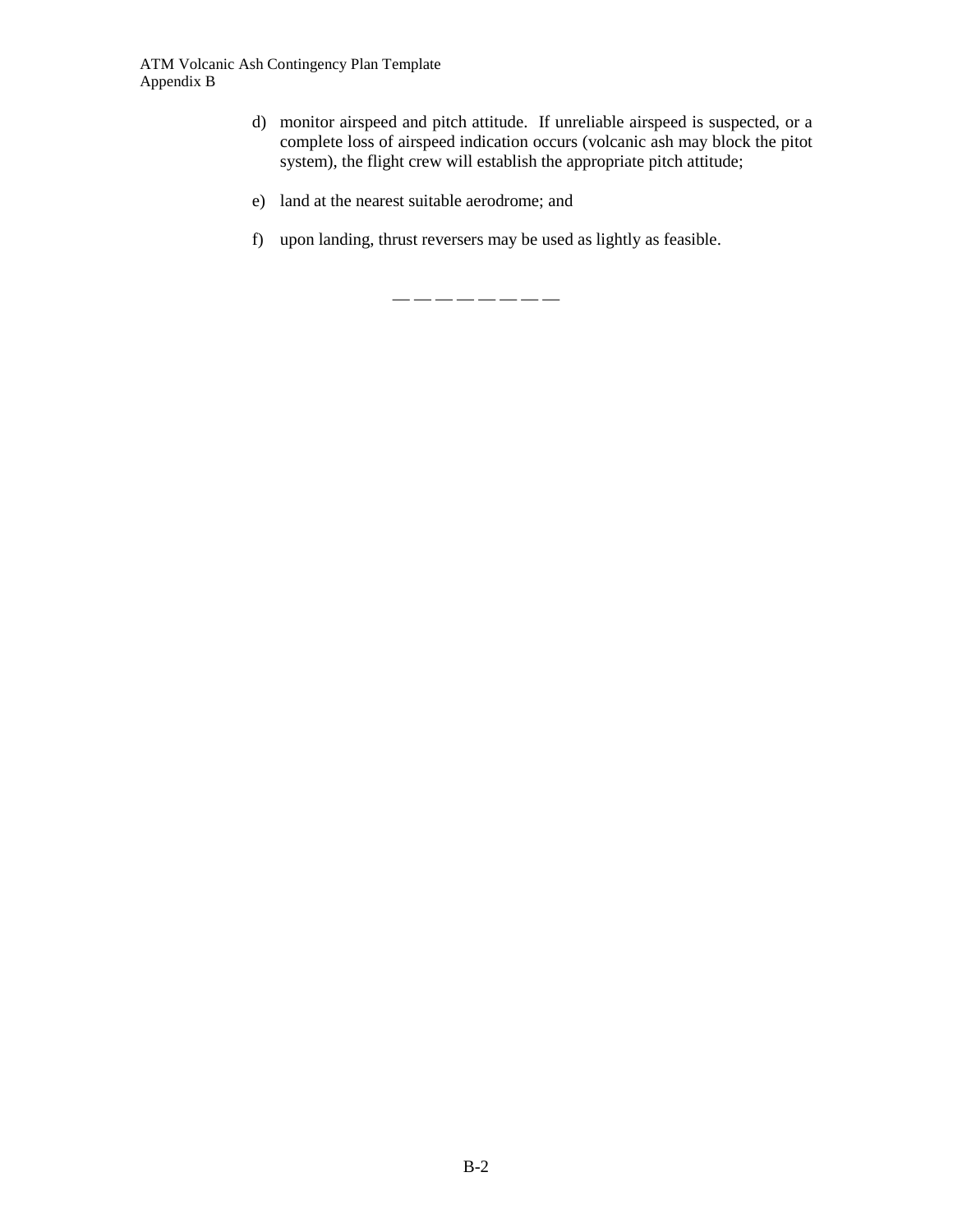## **APPENDIX C**

# **COMMUNICATION AND DISSEMINATION OF PILOT REPORTS OF VOLCANIC ACTIVITY**

## 1. **INTRODUCTION**

1.1 ICAO Annex 3 — *Meteorological Service for International Air Navigation* (paragraph 5.5, g) and h)) prescribes that volcanic ash clouds, volcanic eruptions and pre-eruption volcanic activity, when observed, shall be reported by all aircraft. The ICAO *Procedures for Air Navigation Services – Air Traffic Management* (PANS-ATM, Doc 4444) contain detailed provisions on this special air report requirement in paragraphs 4.12.3 and 4.12.5, and the Volcanic Activity Report form in Appendix 1.

1.2 Experience has shown that reporting and sharing of information on volcanic ash encounters in accordance with the above mentioned provisions (in-flight and post-flight) varies across the world. The efficiency and quality of reporting currently depends heavily on regional characteristics and the level of regional integration. A high level of global harmonization is essential to achieve the desired level of implementation and consistency of the information.

#### 2. **PURPOSES OF VOLCANIC ASH REPORTING AND DATA COLLECTION**

2.1 The main purposes for volcanic ash reporting and data collection are to:

- a) locate the volcanic hazards:
- b) notify immediately other aircraft (in-flight) about the hazard;
- c) notify other interested parties: ANSPs (ATC, AIS, ATFM), VAACs, MWO, etc to ensure the consistent production of appropriate information and warning products in accordance with existing provisions;
- d) analyse collected reports from the post-flight phase in order to:
	- 1) identify areas of concern;
	- 2) validate and improve volcanic ash forecasts;
	- 3) improve existing procedures;
	- 4) assist in defining better airworthiness requirements; and
	- 5) share lessons learned, etc.

## 3. **PHASE OF OPERATIONS**

3.1 The roles and responsibilities of the participants in the collection, exchange and dissemination of the volcanic information are distinctly different in two distinct phases:

- a) in-flight; and
- b) post-flight.
- 3.2 The following section analyses these separately.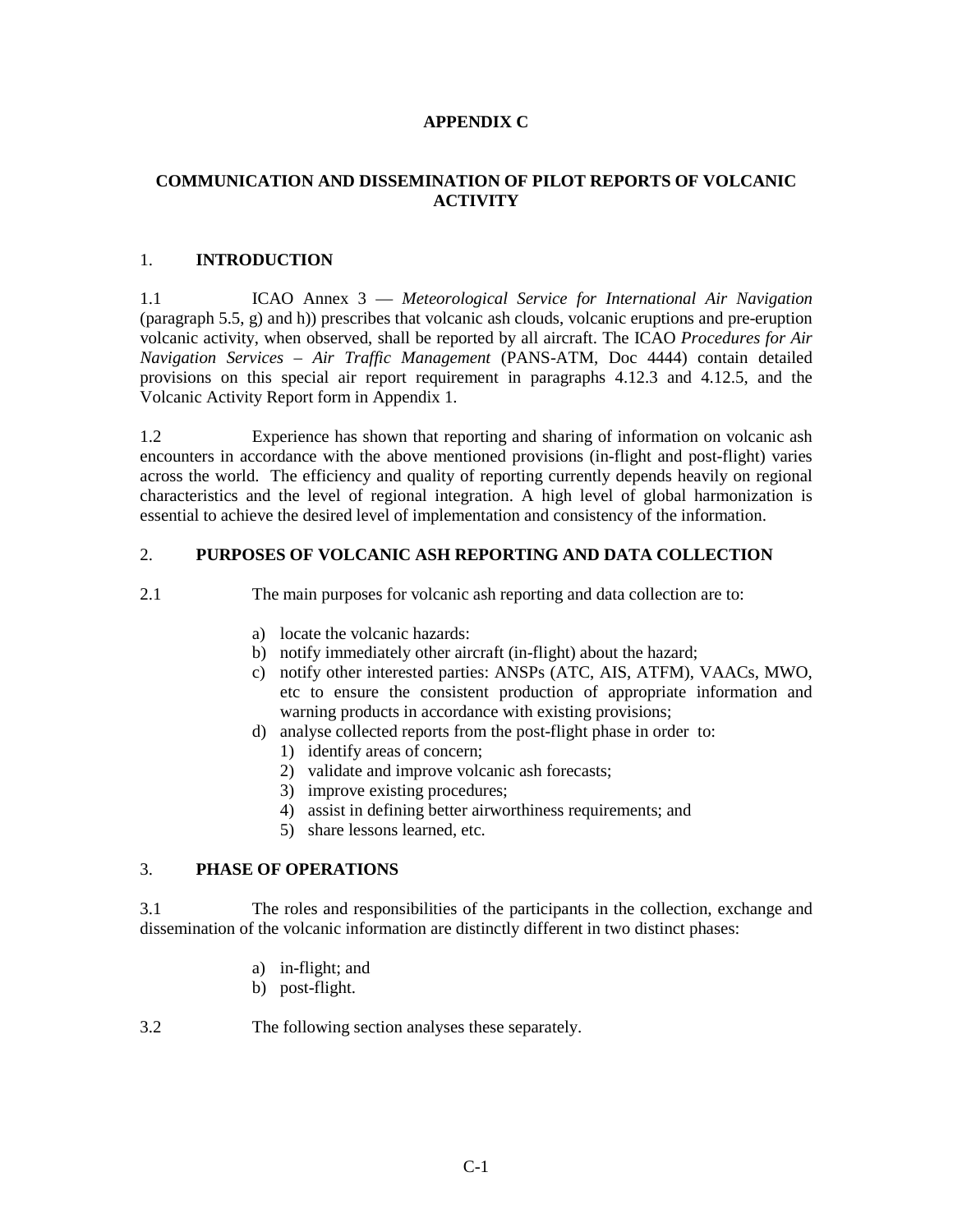# 4. **PARTICIPANTS IN THE REPORTING PROCESS, THEIR ROLES AND RESPONSIBILITIES**

4.1 Identification of the participants as well as their roles and responsibilities in general, but specifically during the two different phases of operations, is an important element in improving collection, exchange and dissemination of volcanic information. The number of participants and their roles and responsibilities depends on the phase of operations (in-flight, postflight), their position in the information chain within one of these two phases and national/regional arrangements. One of the main issues regarding participants' roles and responsibilities is that each of them is, at one time or another, both a data/information provider and user of the information.

# 4.2 *In-Flight Phase*

| <b>Participants</b>                           | <b>Roles &amp; Responsibilities</b>                                                              |
|-----------------------------------------------|--------------------------------------------------------------------------------------------------|
| Pilots, civil and/or military, observing      | To provide as much detailed information as                                                       |
| and/or encountering volcanic activity         | possible about the type, position, colour,                                                       |
|                                               | dimensions<br>smell,<br>of<br>volcanic<br>the                                                    |
|                                               | of the<br>contamination, level<br>time<br>and                                                    |
|                                               | observation and forward<br>VAR Part I                                                            |
|                                               | immediately to the ATS unit with which the                                                       |
|                                               | radiotelephony<br>(R/T)<br>pilot<br>is<br>in                                                     |
|                                               | communication.                                                                                   |
|                                               | Record the information required for VAR                                                          |
|                                               | Part II on the appropriate form as soon as                                                       |
|                                               | possible after the observation or encounter,<br>and file the report via data link, if available. |
| ATS unit receiving the information            | To ensure that information received by an air                                                    |
| from the pilot encountering volcanic          | traffic controller from the pilot has been                                                       |
| event                                         | clarified<br>(i f)<br>copied,<br>necessary)<br>and                                               |
|                                               | disseminated to other pilots as well as to the                                                   |
|                                               | ACC Supervisor. In addition, air traffic                                                         |
|                                               | controllers could ask other pilots flying                                                        |
|                                               | within the same area if they have observed                                                       |
|                                               | any volcanic activity.                                                                           |
| <b>ATS</b><br>unit/ACC<br>Supervisor<br>(i f) | To use all means of communication and                                                            |
| applicable) or other responsible person       | available<br>forms<br>the<br>that<br>to<br>ensure                                                |
| within the Air Navigation Service             | information received from the air traffic                                                        |
| Provider                                      | controller has been:                                                                             |
|                                               | the<br>passed<br>associated<br>on<br>to                                                          |
|                                               | Meteorological organizations in accordance                                                       |
|                                               | with national/regional arrangements;                                                             |
|                                               | fully and immediately disseminated                                                               |
|                                               | across the organization, in particular to                                                        |
|                                               | adjacent sectors and the associated NOTAM                                                        |
|                                               | Office (NOF);                                                                                    |
|                                               | passed on to the neighbouring sectors                                                            |
|                                               | and ACCs (if necessary);                                                                         |
|                                               | passed on to the regional ATFM                                                                   |

# 4.2.1 Participants, Roles & Responsibilities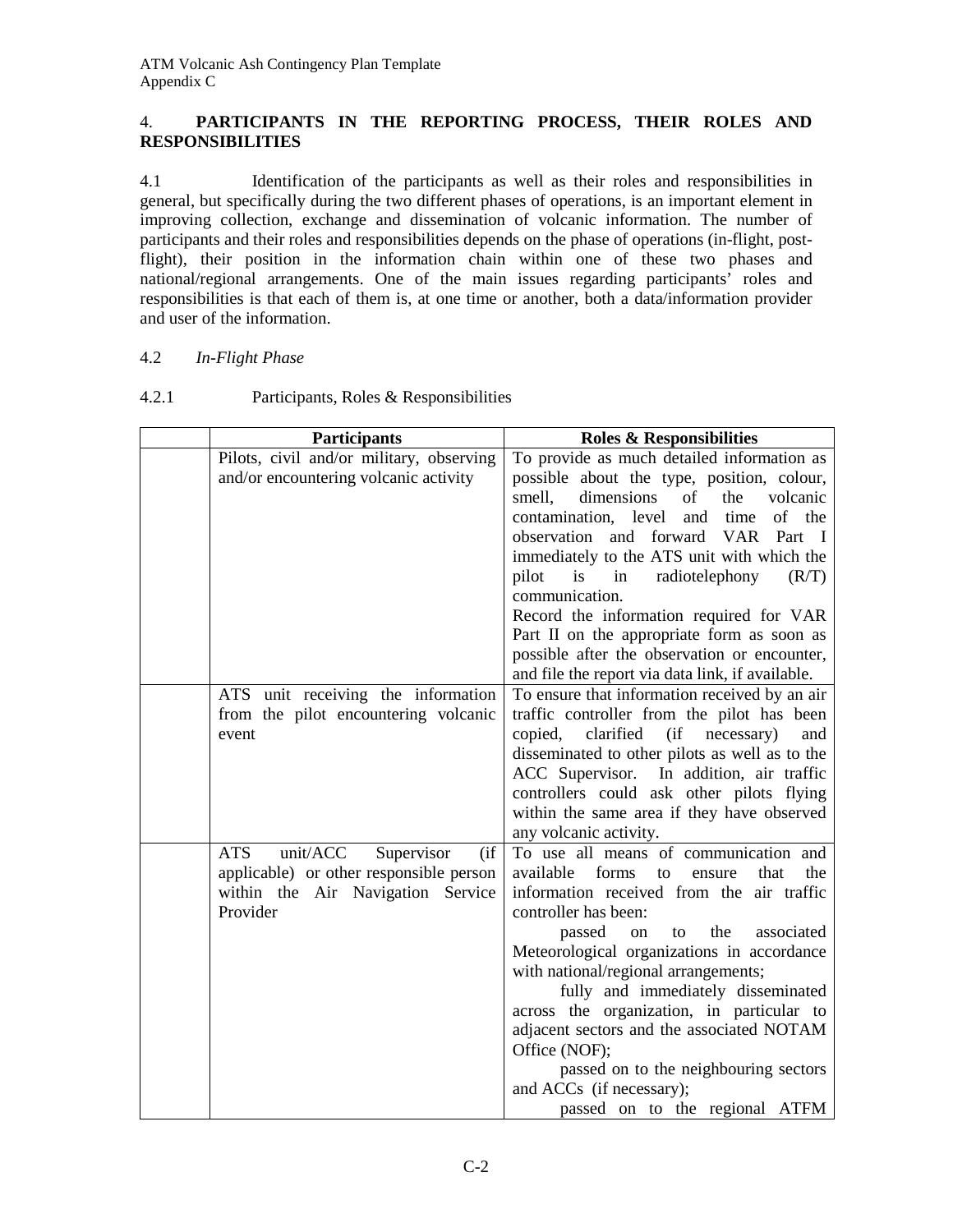|                                   | centre if existing (e.g. CFMU in Europe);      |
|-----------------------------------|------------------------------------------------|
|                                   | passed on to the national/regional             |
|                                   | authority responsible for the handling of      |
|                                   | contingency situations.                        |
| Neighbouring ANSPs (ACCs etc.)    | To ensure that information is provided to      |
|                                   | flight crews flying towards the area affected  |
|                                   | by the volcanic contamination; disseminated    |
|                                   | across the organization and the system         |
|                                   | prepared to cope with the possible changes of  |
|                                   | the traffic flows; and that the information is |
|                                   | provided to the national authority responsible |
|                                   | for the handling of contingency situations     |
|                                   | and passed on to the NOF and MWO as            |
|                                   | required.                                      |
| <b>MET Watch Office</b>           | To use the information originated by flight    |
|                                   | crews and forwarded by the ATS unit which      |
|                                   | received the information in accordance with    |
|                                   | Annex 3.                                       |
| <b>VAAC</b>                       | To use the information originated by flight    |
|                                   | crews, MWOs and other competent sources        |
|                                   | in accordance with Annex 3                     |
| AIS / NOF                         | To publish appropriate AIS messages in         |
|                                   | accordance with Annex 15                       |
| ATFM unit or centre (if existing) | To ensure that information received is stored  |
|                                   | and made available for information to all      |
|                                   | partners in its area of responsibility (ANSPs, |
|                                   | airlines, VAAC, MET etc.).                     |
|                                   | As part of the daily activity, coordinate      |
|                                   | ATFM measures with ACCs concerned.             |

#### 4.2.2 *In-flight reporting – Sample Flow Chart of the volcanic ash information*

4.2.2.1 The chart below is a graphical representation of a possible path of the in-flight volcanic ash information and may differ between regions depending on regional arrangements. It also gives the position of the volcanic ash participants in the reporting chain. The flow chart is not exhaustive and the path of the information can be extended and new participants could be added depending of the national and regional requirements.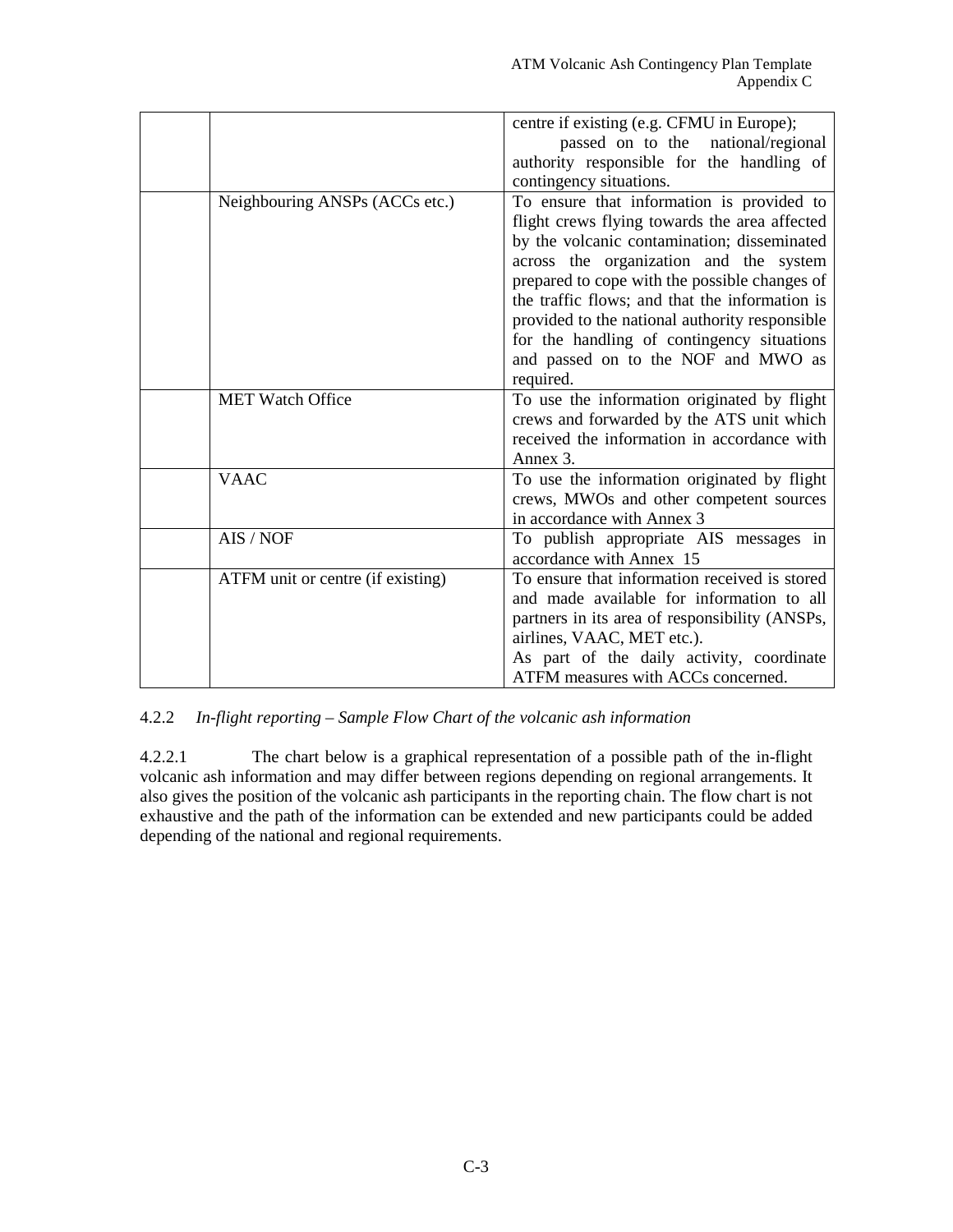

4.3 *Post-Flight Operations Roles & Responsibilities and order of reporting*

|                | <b>Participants</b>                   | <b>Roles &amp; Responsibilities</b>               |
|----------------|---------------------------------------|---------------------------------------------------|
| 1.             | Civil and/or military pilots/airlines | To file the volcanic ash report with as much      |
|                | having observed or encountered an     | detailed information as possible about the        |
|                | eruption or volcanic contamination    | volcanic activity and/or encounter (position,     |
|                |                                       | colour, smell, dimensions, FL, time of            |
|                |                                       | observation, impact on the flight, etc.). Ensure  |
|                |                                       | that the VAR is filed and transmitted to the      |
|                |                                       | relevant recipients as soon as possible after     |
|                |                                       | landing (if not filed via datalink already        |
|                |                                       | during the flight). Make an entry into the        |
|                |                                       | Aircraft Maintenance Log (AML) in case of         |
|                |                                       | actual or suspected encounter with<br>an          |
|                |                                       | volcanic contamination.                           |
| $\mathfrak{D}$ | <b>ANSP</b>                           | To provide a summary report of effects of the     |
|                |                                       | volcanic activity that affected its operations at |
|                |                                       | least once per day to the national authority      |
|                |                                       | with as much detailed information as possible     |
|                |                                       | about the number of encounters, impact on air     |
|                |                                       | traffic management, etc.).                        |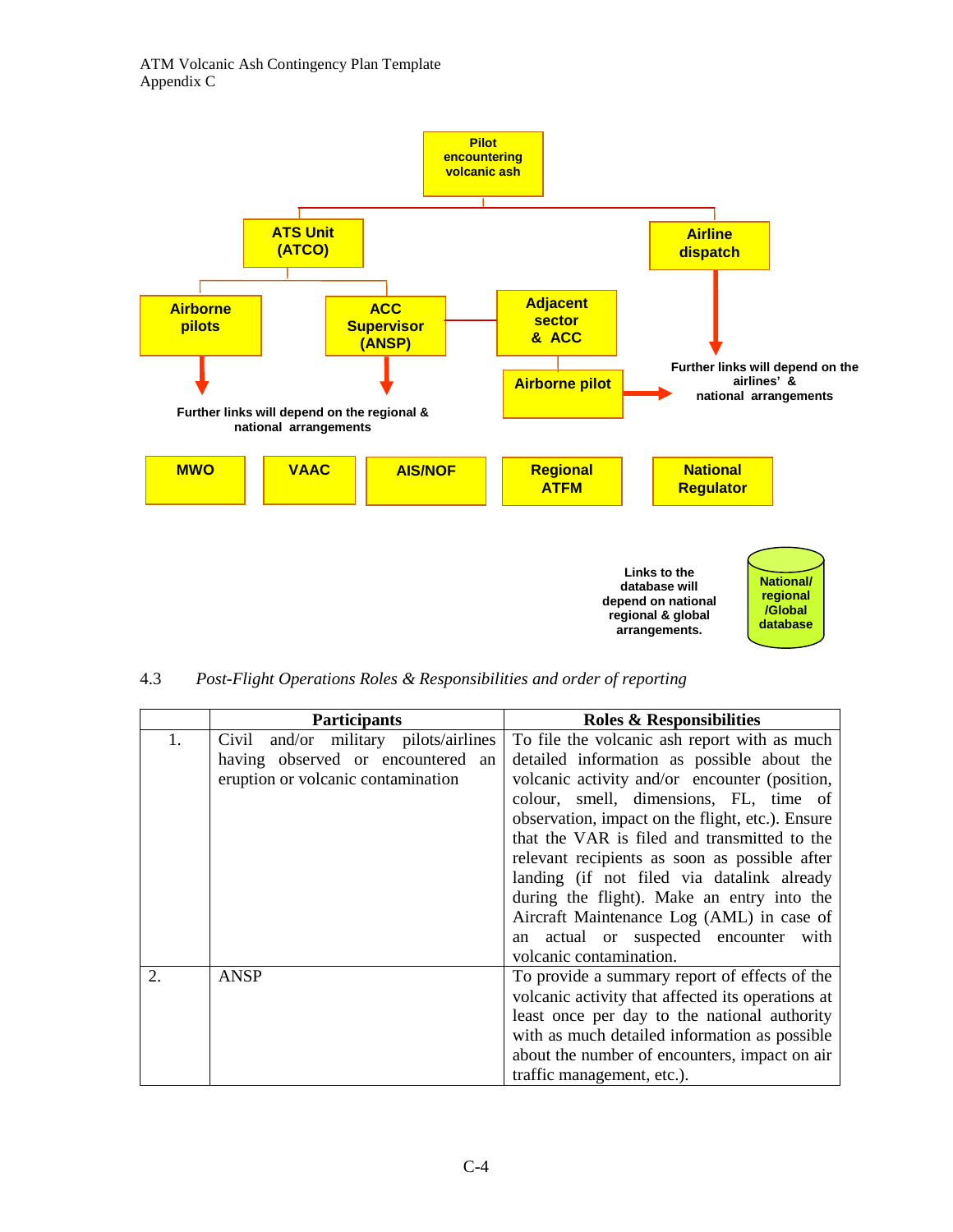| 3.               | AOC Maintenance<br>flight<br>Post       | To report about the observation of the aircraft                                     |
|------------------|-----------------------------------------|-------------------------------------------------------------------------------------|
|                  | Inspection                              | surfaces, engine, etc, and to provide the                                           |
|                  |                                         | information to the national (or regional or                                         |
|                  |                                         | global,<br>where<br>applicable) central<br>data                                     |
|                  |                                         | repository.                                                                         |
| $\overline{4}$ . | Investigation authority                 | All aeronautical service providers (including                                       |
|                  |                                         | ANSPs, airports, etc)<br>operators,<br>shall                                        |
|                  |                                         | investigate the effects of a volcanic activity,                                     |
|                  |                                         | analyze the information and search for                                              |
|                  |                                         | conclusions; and report the investigation                                           |
|                  |                                         | results and relevant information to the                                             |
|                  |                                         | national supervisory authority and any central                                      |
|                  |                                         | data repository.                                                                    |
| 5.               | National Authority                      | To handle the national central data repository                                      |
|                  |                                         | and report to the regional/global central data                                      |
|                  |                                         | repository if any. To analyze reports from its                                      |
|                  |                                         | aeronautical service providers and take action                                      |
|                  |                                         | as appropriate.                                                                     |
| 6.               | <b>Regional Central Data Repository</b> | To collect the national data and make them                                          |
|                  |                                         | available to interested stakeholders under                                          |
| 7.               | <b>MWO</b>                              | agreed conditions.                                                                  |
|                  |                                         | To use the national and regional information                                        |
|                  |                                         | coming from national and regional central                                           |
| 8.               | <b>VAAC</b>                             | data repositories.                                                                  |
|                  |                                         | To use the information originated by flight                                         |
|                  |                                         | crews, and other competent sources to:<br>a) validate its products accordingly and; |
|                  |                                         | b) improve the forecast.                                                            |
| 9.               | Global Data Repository (and research    | To analyse the information stored in the                                            |
|                  | institutes - where appropriate)         | regional central data repository and provide                                        |
|                  |                                         | the research outcomes for lessons learnt                                            |
|                  |                                         | process.                                                                            |
| 10.              | Knowledge management                    | To use the post-flight lessons learnt and                                           |
|                  | (e.g. SKYbrary)                         | disseminate them to interested stakeholders.                                        |
| 11.              | <b>ICAO</b>                             | review/revise<br>ATM<br><b>To</b><br>volcanic<br>ash                                |
|                  |                                         | contingency plans.                                                                  |

# 4.4 *Tools for presenting and sharing the volcanic ash information*

4.4.1 To report, transmit and disseminate the volcanic ash encounter information, different types of tools can be used. The list below is provided to give ideas as to what tools can be used. It could also be split into regulatory and general information tools. At any case, it is not an exhaustive list and can be updated with new elements depending on regional experiences.

- a) Radiotelephony and Data link Communications
- b) VAR
- c) NOTAM/ASHTAM
- d) SIGMET
- e) VAA/VAG